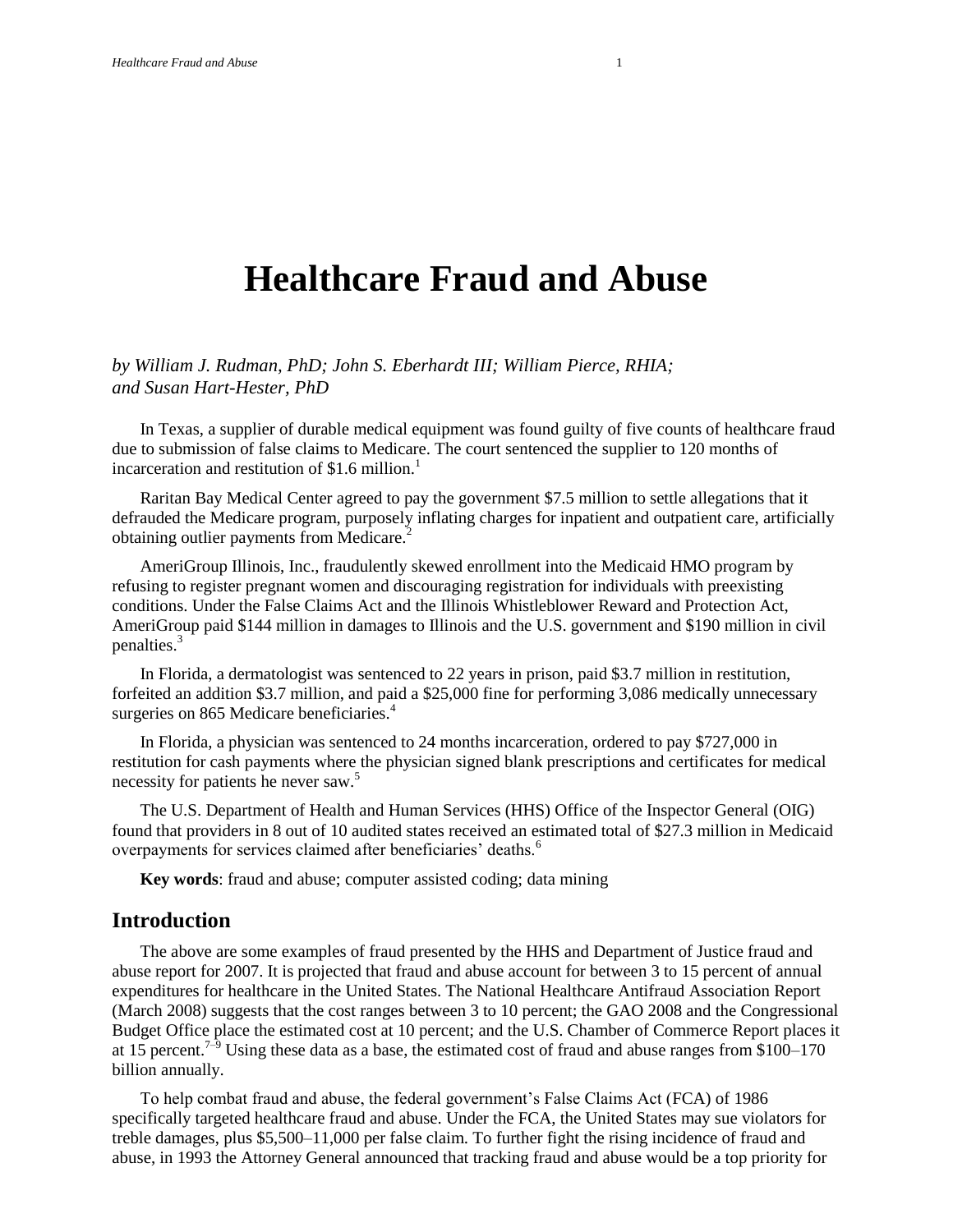the Department of Justice. In 1993 the Health Insurance Portability and Accountability Act of 1996 (HIPAA) established the Health Care Fraud and Abuse Control program (HCFAC). In 2007, HHS and the Attorney General allocated \$248,459,000 to HCFAC to fight healthcare fraud and abuse.

During the time period from 1997 to 2007, HCFAC collected over \$11.2 billion in fraudulent claims, \$1.8 billion in 2007 alone.<sup>10</sup> As a result of increased surveillance, HHS and OIG estimate that their efforts resulted in healthcare savings (i.e., "funds put to better use as a result of... program initiatives") of approximately  $$39$  billion.<sup>11</sup>

Despite federal legislation and a commitment of millions of dollars to fight fraud and abuse, research suggests that less than 5 percent of the losses from fraud and abuse are recovered annually.<sup>12</sup> This paper will provide both a technical and working definition of fraud and abuse, identify the most common types of healthcare fraud and abuse, and provide a working model that uses data mining methods for detecting and managing (identifying and reducing) fraud and abuse.

#### **What Is Healthcare Fraud?**

Under HIPAA, "fraud is defined as knowingly, and willfully executes or attempts to execute a scheme…to defraud any healthcare benefit program or to obtain by means of false or fraudulent pretenses, representations, or promises any of the money or property owned by…any healthcare benefit program."<sup>13</sup> Abuse is most often defined in terms of acts that are inconsistent with sound medical or business practice ().<sup>14</sup> Unlike fraud, abuse is an unintentional practice that directly or indirectly results in an overpayment to the healthcare provider. Abuse is similar to fraud, except that the investigator cannot establish the act was committed knowingly, willfully, and intentionally.<sup>15</sup> Use of the term "intentional" is important in defining fraud and abuse and in identifying ethical or unethical action.<sup>16</sup>

Some of the most common types of fraud and abuse are misrepresentation of services with incorrect Current Procedural Terminology (CPT) codes; billing for services not rendered; altering claim forms for higher payments; falsification of information in medical record documents, such as International Classification of Diseases, Ninth Revision, Clinical Modification (ICD-9-CM) codes and treatment histories; billing for services that were not performed or misrepresenting the types of services that were provided; billing for supplies not provided; and providing medical services that are unnecessary based on the patient's condition.

#### **Solutions to Fraud and Abuse**

Under the above definitions, it is impossible to delineate between fraud and abuse on the basis of evaluating a single case or record. In order to prove fraud, the government must prove that the acts were performed knowingly, willfully, and intentionally. To prove fraud occurred rather than abuse, the upcoding or miscoding of an event must occur over time and across a large number of patients. For example, in the case of the Florida dermatologist noted above, fraud occurred over a period of six years, 3,086 false procedures, and 865 patients. $17$ 

While it is impossible to stop an individual who intentionally commits fraud, there are certain external and internal systems and processes that can be implemented to better detect fraud and abuse and to deter future fraud and abuse. From our review of the literature, the following four solutions to identifying and reducing fraud and abuse are suggested:

- 1. Training and education
- 2. Implementation of computer-assisted coding (CAC)
- 3. Increased federal enforcement of fraud and abuse monitoring
- 4. Use of data modeling and data mining

#### **Training and Education**

Educational training programs focused on deterring fraud and abuse must first and foremost stress the importance of appropriate documentation and coding in accurately identifying the patient's condition in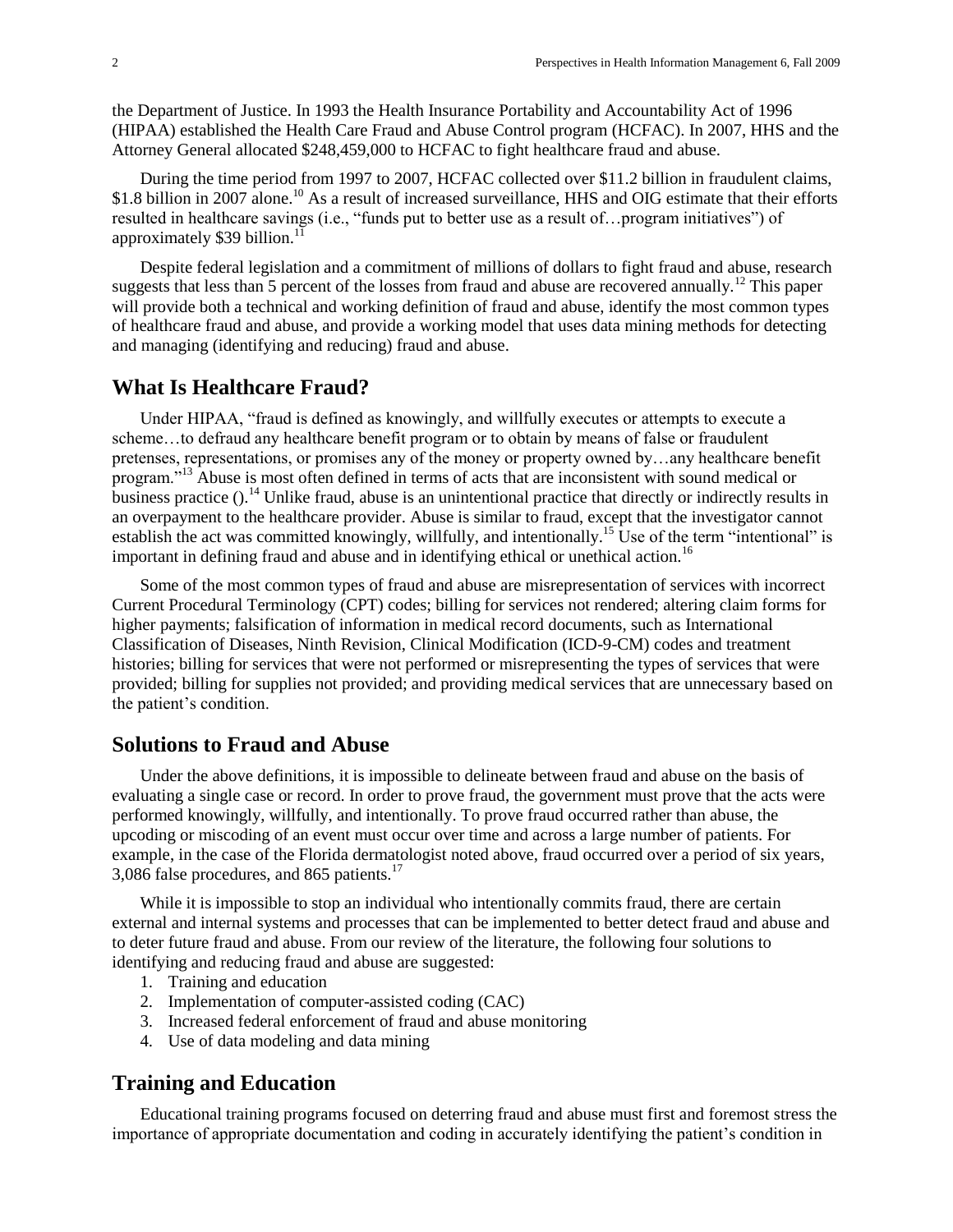order to provide timely and effective care. Accurate medical record documentation is essential not only in addressing issues of fraud and abuse but in providing patients with quality care. These educational training sessions must emphasize the accuracy of the coding in order to ensure that undercoding as a result of the physician's fearing repercussions of overcoding does not occur. One study found that undercoding was three times more likely to occur than overcoding.<sup>18, 19</sup> Training sessions should not focus on overcoding or undercoding but on providing the appropriate documentation to support the code. Documentation must be directly tied to the patient's condition and services required to treat the condition.

Evaluation and management (E&M) CPT codes seem to be one area where documentation and coding issues are prevalent. Educational and training programs focused on CPT codes should emphasize the importance of documentation to support time spent examining the patient. There are five levels of E&M coding, ranging from 99201 to 99205. Each level requires more specification in documentation to justify reimbursement levels based on the expected amount of time the physician spends with the patient to perform services required. For example, a Level 1 code (99201) is usually used for patients with minor problems, where the history and examination are focused and medical decision making is straightforward. Typically, for a Level 1 code, the physician would spend approximately 10 minutes face-to-face with the patient. For a Level 3 code (99203), the presenting problems are low to moderate in severity, and the history and examination is more detailed; however, the medical decision making is likely to be of low complexity. Here the physician would typically spend approximately 30 minutes face-to-face with the patient. To avoid charges of fraud or abuse, the physician must justify through documentation the additional 20 minutes spent in face-to-face care to receive the higher reimbursement level.

Implementation of fraud and abuse education and training programs may be facilitated through establishing corporate or staff coding committees to create standards and protocols (e.g., standard abbreviations, documentation for medical necessity). This committee would consist of a compliance officer, health information management (HIM) staff, physicians, nurses, and financial administrators. The coding committee would establish guidelines for staff concerning proper documentation for level of services provided, establish enterprise-wide training guidelines, perform audits to verify accuracy, and serve as a communication liaison between coders and organizational administration. The coding committee would facilitate site review of training programs focused on teaching ethical principles (such as a code of ethics) and values to providers, staff, and healthcare administrators.

In addition to establishing a coding committee, it is important to bring in external experts to provide an unbiased evaluation of guidelines and processes. Training grassroots coders through externally sponsored programs also allows HIM coders to better identify gaps in documentation related to appropriate codes. One such program is AHIMA's sponsorship of coding round tables that bring together coders from across the nation for discussion specifically focused on fraud and abuse.

#### **Implementation of Computer-Assisted Coding**

Computer-assisted coding is defined as "the use of computer software that automatically generates a set of medical codes for review, validation, and use based upon clinical documentation of the healthcare practitioner.<sup>220</sup> CAC tools are based on natural-language processing algorithms that automate the assignment of codes (ICD-9-CM, CPT, and Healthcare Common Procedural Coding System [HCPCS]) from clinical documentation provided by clinical staff. Currently, there are two key financial issues driving CAC adoption: 1) healthcare reimbursement and 2) compliance with anti–fraud and abuse regulations. CAC provides healthcare organizations and providers with a mechanism to reduce potential issues of fraud and abuse in medical coding. Building upon a health information technology platform, certified CAC software provides coding that is based upon standard coding principles and guidelines.<sup>21</sup> CAC software provides prompts and decision-support tools that assist healthcare entities and providers in completing accurate and timely supportive documentation required for specified levels of care. The implementation of CAC within the healthcare environment fosters system integrity through increased compliance with identified standards and protocols, further reducing miscoded claim submissions. Current innovations in CAC now include software that can read free text, extract information from the record, and assign the appropriate code. CAC software can be used to create an audit trail that will provide postpayment audits to detect coding errors and fraudulent practices over time.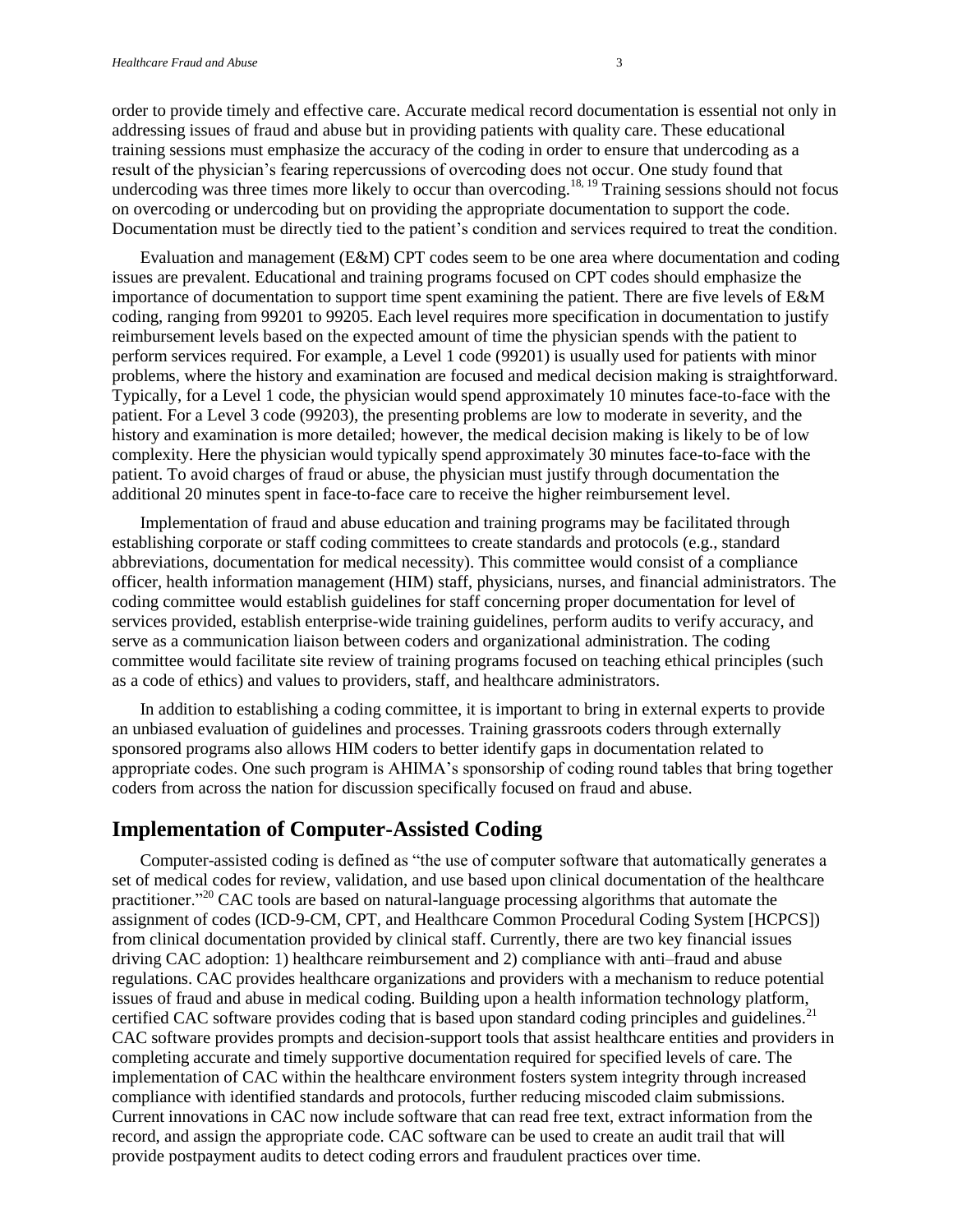#### **Increased Federal Enforcement of Fraud and Abuse Monitoring**

One of the most effective ways of controlling fraud and abuse is through reinforcement of federal penalties. In 2007, HHS and OIG committed approximately \$248 million in the fight against fraud and abuse. This unprecedented effort resulted in a significant increase in the number of cases prosecuted, amount of money recovered, and the dollar amount of claims filed. In 2007, the U.S. Attorney's Office opened 878 new criminal fraud investigations and filed 434 new cases. During fiscal year 2007, 560 defendants were convicted of healthcare fraud related crimes. To put this in perspective, during 1988 and 2000, the federal government recovered approximately \$2 billion from healthcare providers who committed fraud. In 2007, the federal government recovered slightly over \$1.8 billion from healthcare providers who committed fraud. Interestingly, during the investigatory phase of the Medicare Fraud Strike Force (March 1 through September 30, 2007) submitted claims to Medicare dropped \$1.2 billion from \$1.87 billion to \$661 million during March 1 through September 30, 2006. Furthermore, claims paid from March 1 through September 30, 2007, dropped from \$485 million to \$230 million over the same seven-month period during  $2006.<sup>22</sup>$ 

#### **Use of Data Modeling and Data Mining**

As noted above, fraud and abuse often involves multiple actors committing subtle acts over a long period of time. Fraud often involves complex patterns of very minute indicators collected over a long period of time. In a modern claims environment, with petabyte databases and limited resources for analyzing them, detecting these patterns is extremely difficult. Thus, fraud detection is usually managed by very experienced investigators who concentrate only on the largest cases because of resource constraints. Even so, most of these cases come to light only because the offender becomes greedy or makes a mistake or due to coincidence.

Data modeling and mining techniques are perhaps the most valuable tool the organization can utilize in detecting fraud and abuse. Data modeling and mining techniques can be used to identify both consumer fraud and provider fraud. Both types of fraud can cost healthcare organizations millions of dollars each year. The advancement of data mining and machine-learning programs gives healthcare organizations and providers the ability to predict potential fraud and abuse. Automated data mining technologies allow the organization to gain valuable insights and to detect patterns within data without predetermined bias. Statistical algorithms can be used to identify general trends or patterns of suspicious transactions in healthcare data sets.

In order to better explain the use of data mining and machine learning technologies in understanding fraud and abuse, the following example is offered. For purposes of this paper, we will focus on consumer fraud and abuse rather than provider fraud and abuse. Provider fraud and abuse is extremely complicated and involves numerous variables related to CPT codes, time, documentation patterns, and multiple stakeholders. This type of analysis is beyond the scope of this paper, which aims to provide a simple explanation of how data mining and modeling algorithms can be used to identify patterns of fraud and abuse.

#### **Use of Data Mining in Analyzing and Detecting Fraud and Abuse**

Given the complexity of the problem and the challenge at hand, most payers have historically used a "threshold" approach to claims review and fraud detection in which a claim or payee gets referred for review when the dollar amount or number claimed exceeds a certain threshold that has been historically observed to correlate with fraud and abuse. This is a blunt instrument: a great deal of fraud and abuse cases are too small to trigger these thresholds, many legitimate claims that are simply large are reviewed unnecessarily, and most fraud occurs over long time periods. As a result, only a small portion of fraud is actually detected (3 to 5 percent), and it is typically detected late in the cycle, resulting in only a small recovery and wasted resources that could have been used to provide care.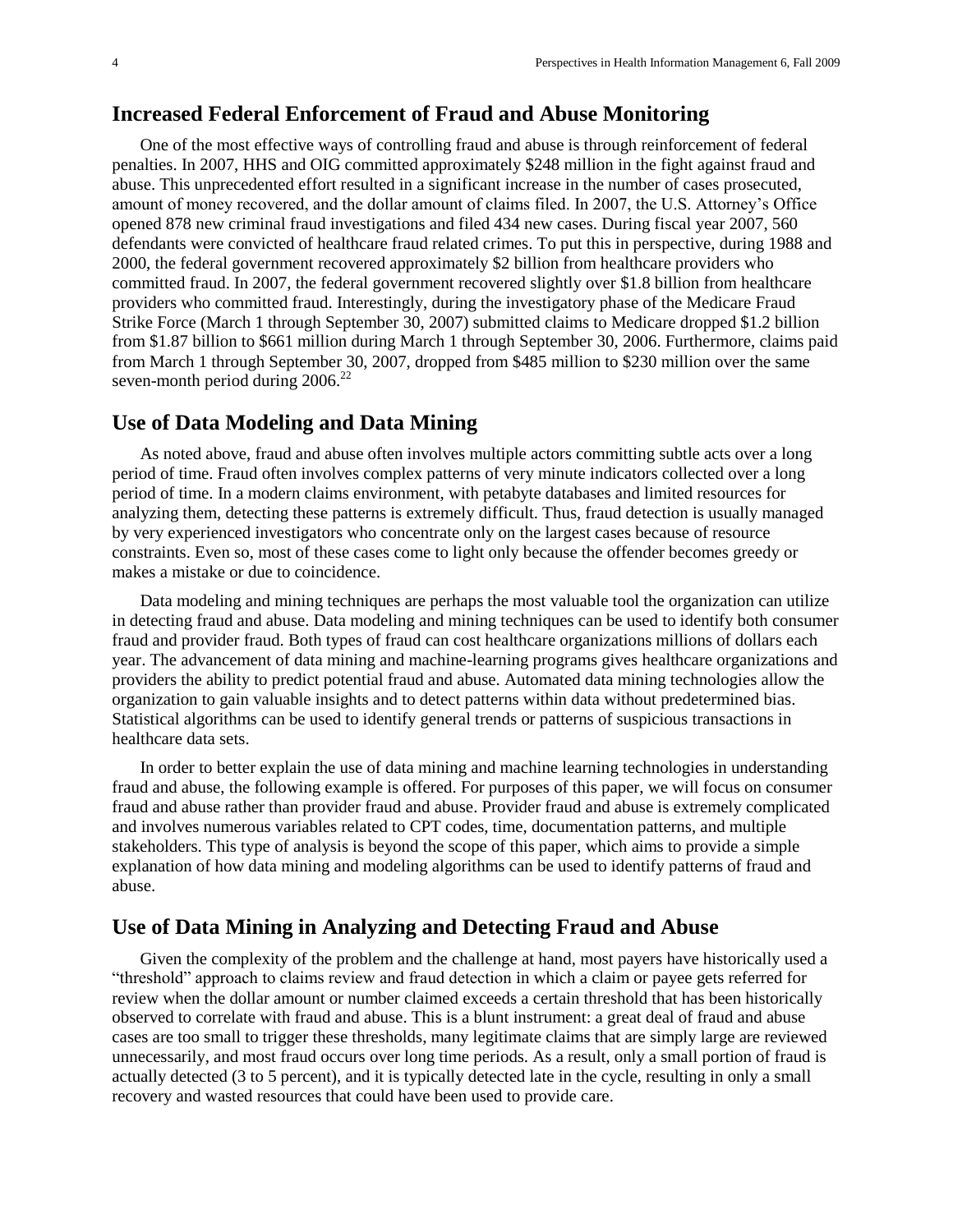Data mining techniques have allowed payers to use more sophisticated techniques such as data mining, reporting, and rules engines for fraud and abuse detection. An effective automated review and detection system has three key components: 1) a data curation (organization) component, 2) an algorithmic component, and 3) an implementation process.

The first component, data curation, is focused on the development of appropriate data standards and methodologies. These include identifying source data for study and structuring data for analysis, as well as data cleaning and normalization. Issues faced in curation include the following: Where do I source my study data? Is it an appropriate representation of my population? Do I have the appropriate data elements, and do I have enough resources to collect additional elements if I need them? How do I go about cleaning entry errors? Are my outcomes properly described in my data? One of the greatest challenges in curating data for data mining is semantic normalization. If I have an orange sphere, it can be a fruit, a tennis ball, or a candy (among other things), so which is it? The best way to approach data curation is to begin a dialogue with the acknowledged domain experts, such as the investigators, to better understand what constitutes a discrete outcome, what elements constitute it, and what constitutes "success" in terms of detection. All of these should be clearly and extensively documented into a data specification, which can be based upon existing data documentation or created from scratch.

The second component, data mining and classification algorithms, requires the input of experts in data mining and statistics. Many methods can be used to develop an algorithm or set of rules for detecting fraud and abuse: Bayesian belief networks, neural networks, fuzzy logic, genetic algorithms, logistic regression, and others. People often have strong views about which method is appropriate, and entire books have been dedicated to this topic. Rather than recommend a method or algorithmic approach, we will suggest some criteria that should be considered when selecting a methodology. First, is the method appropriate to your data? Different types of algorithms are suited to different types of problems. Is your problem set linear or nonlinear? Is the outcome discrete or continuous? Second, you need to identify a method you are comfortable with. To use and trust one of these complex technologies, you must have a basic understanding of it. Different methods have different degrees of transparency—the more transparent a method, the easier it is to "gut check" the result. Third, will the method scale? You need to ensure that the method and technology you select can scale to the amount of data you will be examining. Methodology selection needs to be considered in a thoughtful and open-minded way.

The third and final component is implementation and deployment. Proper implementation and deployment consists of four critical elements: validation, system implementation, maintenance, and policy. Validation methodologies are used to ensure data are robust. These methodologies include crossvalidation, interset validation, and prospective study. Implementation refers to the systems, manual or automated, that will be used to reduce the findings to practice. Implementation of coding or rules needs to be engineered and documented, with attention paid to the current workflow and with the goal of improving the workflow. Systems that derive rules from large, complex systems are already dated the moment they are turned on. This is particularly true of systems designed to detect fraud and abuse, where an adversary is actively seeking to evade detection. It is important to have a plan to maintain the system and periodically update the logic and revalidate the system's efficacy. Finally, policy is an often overlooked element of system implementation and deployment. The same rule can often be applied in many different ways: to optimize detection, minimize false positives, or maximize accuracy. The correct implementation is a function of the relative cost (monetary and otherwise) of fraud and abuse, investigation, and false positives. While data mining can dramatically improve detection, management still has to decide what the "optimal" outcome should be so that the system can be properly tuned. Algorithms do not absolve us from decision making.

To illustrate the principles discussed above, we have developed a system using one of the data mining methods discussed above: Bayesian belief networks. This example uses artificial data since actual data has many legal and policy constraints on disclosure, and it provides a simple but easily understandable approximation of a payer environment. In our example, the algorithm is built using a simplified data set that has a selection of inpatient and outpatient diagnoses, treatment intervals, information about changing physicians, total claims, comorbidities, and our outcome of interest—fraud.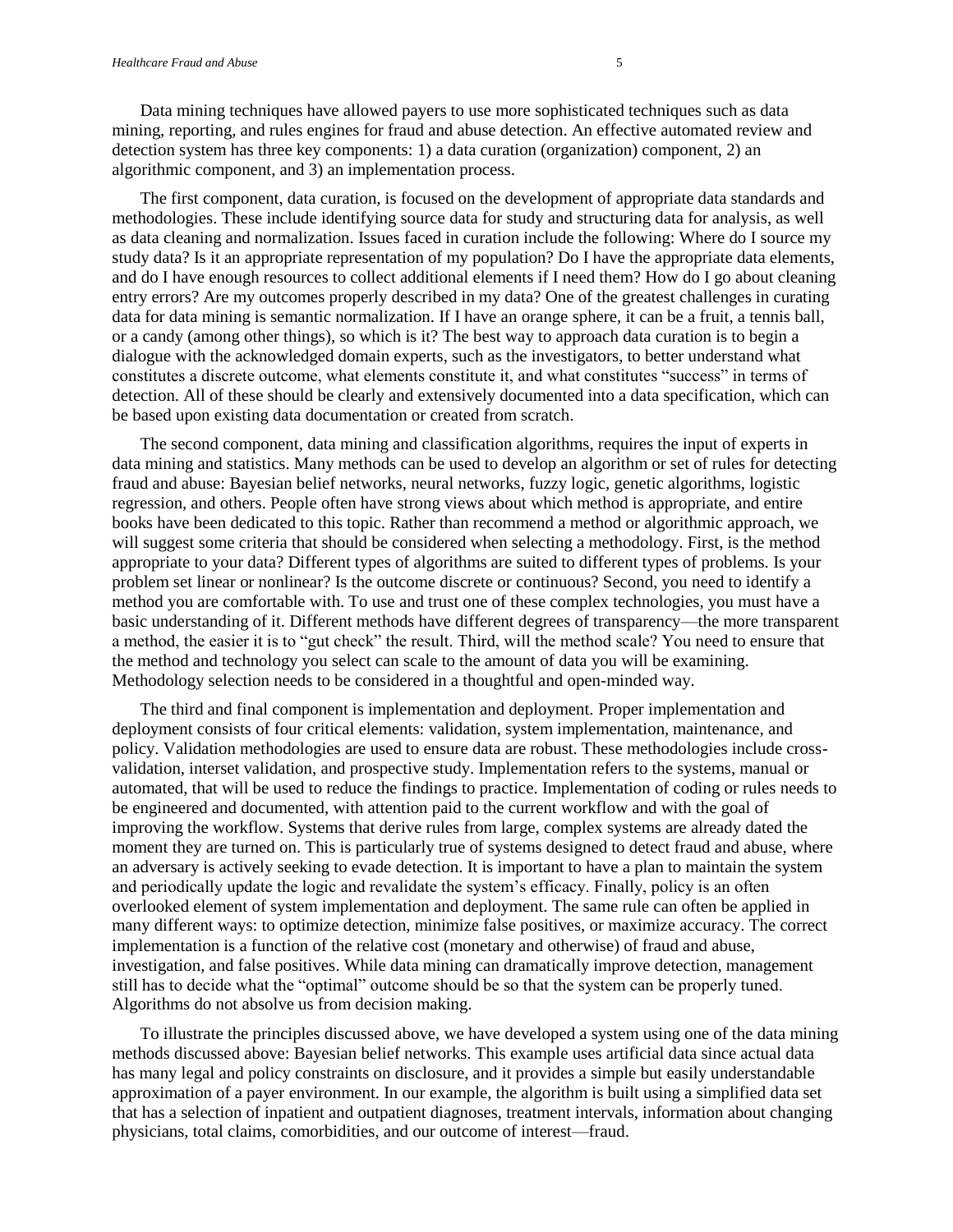To begin with, let us briefly discuss our data mining methodology. A Bayesian belief network (BBN) is a directed, acyclic graph of conditional dependence. A BBN allows us to estimate the likelihood of a given outcome of interest given prior knowledge. Further, the manner in which this estimate is derived is through a directed (structured) network of conditional dependence (joint probability) that actually provides us with a hierarchy of information: *if I want to estimate the likelihood of A, the most useful pieces of a priori knowledge are C, D, and L*. This allows us to be efficient and only use those pieces of information that are most useful in solving the problem at hand. The BBN discussed in this example was constructed using machine learning, meaning that a computer algorithm was used to study a data set of prior evidence in order to discover the optimal structure of the BBN. Machine learning is a highly efficient method to discover rule sets in highly complex, otherwise impenetrable data sets.

The network in Figure 1 represents our example data set. We can learn several things just from the network structure itself. For example, if we want to detect fraud in our study population, the four most important factors are whether the enrollee has changed clinicians between visits, what the diagnosis is at the third outpatient visit, what the interval between second and third outpatient visits is, and what the interval between the first and second inpatient visits is.

Having observed the information structure of our population, we can dig deeper to begin to understand the evidence underlying the model and derive the rule sets that predict fraud. Figure 2 shows, with the network nodes expanded to histograms, the reference distributions of our study population. We can observe, for instance, that about 10 percent of enrollees have been involved in some type of fraud, while only about 11 percent of enrollees have changed physicians. These two features are conditionally dependent—but how do they impact one another?

In Figure 3, we input evidence into our network to understand its impact on the posterior probabilities of other features in our network. In this instance, we now know (100 percent probability) that the enrollee in question has not used the same physician for all visits. The posterior probability of fraud is now about 79 percent (compared to about 10 percent in the overall population). In addition, if we reverse the evidence and ask how many enrollees committing fraud change physicians, the answer is an estimated 90 percent. From this we can draw an inference: 79 percent of enrollees who changed physicians commit fraud, and 90 percent of enrollees who commit fraud change physicians.

Figure 4 provides data only on those who committed fraud. This provides a direct examination of characteristics of those who commit fraud. Here, we find that on the third visit (63.07%) the patient who committed fraud saw a different physician (90.2 percent). Furthermore, the visit was for pain (63.07 percent).

However, the BBN is a nonlinear model, meaning it can represent complex relationships that may have multiple solutions. In Figure 5, we examine the likelihood of fraud if a patient changes physicians but only has a single inpatient and two outpatient visits. In this case, the posterior probability of fraud drops to about 39 percent, still significantly more than the general population but significantly lower than the 79 percent estimate we receive with only the one piece of evidence.

The models allow us to codify large rule sets. For example, if we take only the four nodes most closely associated with fraud in this model and run an inference table (a table representing all possible combinations), the total number of potential rules is 216, even from this relatively simply network. Since that is too many rules to discuss here, we have selected a discrete example in Table 1, Table 2, and Table 3. In these tables, we select only two rules, where we examine an enrollee with short encounter intervals for injury—which typically has a low likelihood of fraud and abuse. However, if the enrollee changes physicians during the course of treatment, the probability of fraud increases to 53 percent. If we increase the outpatient interval to 180 days, however, the likelihood of fraud decreases to about 21 percent, perhaps reflecting that if you return to the same hospital six months later you are likely to be assigned a different attending physician.

The examination of these rules brings us to the policy question. At what predicted probability of fraud do we take action? This is a significant question because the probability threshold we select will impact whether the system is optimized toward sensitivity (detection) or specificity (accuracy). Figure 6 shows a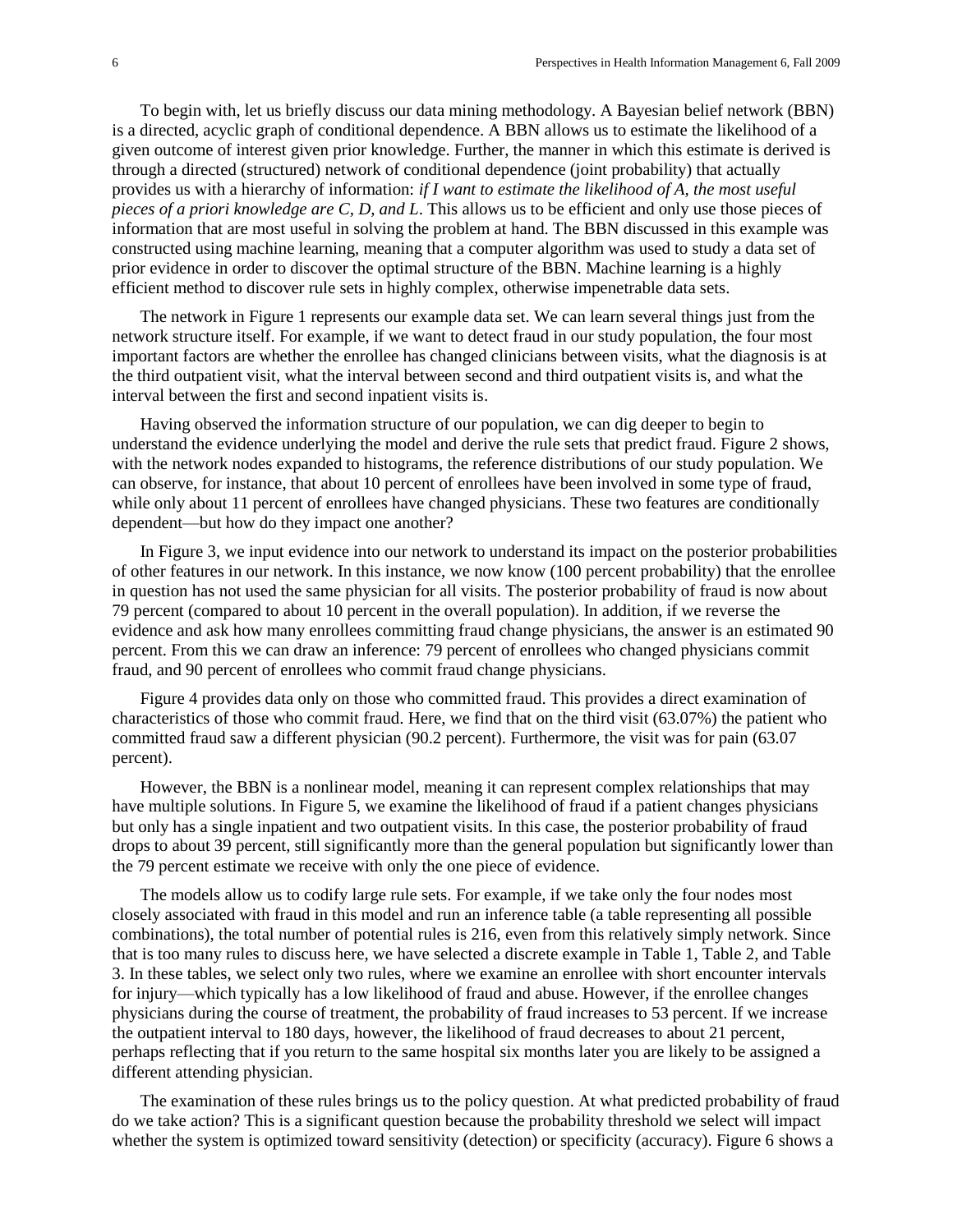receiver operating characteristic (ROC) curve for our fraud model. By examining Figure 6 and focusing on the crosshairs, we see that using a threshold of 12.6 percent provides a sensitivity of almost 70 percent, detecting more than two-thirds of all fraud; however, our accuracy is poor (19 percent false positives), and we get two false positives for each real case of fraud we detect. In Figure 7, we select a threshold of 40 percent and optimize toward accuracy (1 percent false positives) with very few false positives, but we only detect 60 percent of fraud. Does the value of detecting the incremental 10 percent of fraud pay for the cost of reviewing large numbers of false positives?

Finally, once our network is developed, validated, and optimized, we can deploy our rule sets, either by using the classifier in real time through batch inference or by selecting specific rule sets for implantation in systems or workflow.

#### **Overcoming Physician Resistance to Use of Data Mining**

A major concern physicians have in the use of data modeling and mining techniques is that they will be unfairly accused of fraud. A primary advantage of the data mining approach is that the resulting algorithms can be tested, validated, and optimized to an optimal level of sensitivity and specificity that will exclude patterns of normal use. Educating physicians to understand that data modeling and mining will help alleviate suspicion of fraud and abuse should go a long way to addressing their concerns.

#### **Conclusion**

In order to adequately address issues of fraud and abuse, responsibility, ownership, and consequences for actions must cross the continuum at the individual physician, healthcare provider, organizational, and federal levels. Providers as well as consumers must be committed to providing appropriate documentation to address abuse issues and take a moral and ethical stand against fraud in the healthcare environment. This may mean taking advantage of the FCA whistleblower laws to identify fraudulent claims to the appropriate federal authorities. Healthcare providers and organizations must invest in offering education and training programs, creating coding and fraud and abuse committees, and utilizing data mining and modeling software. Finally, the federal government must be diligent in prosecuting providers, healthcare organizations, manufacturers/retailers, and individuals who commit fraud and abuse in an organized and systematic manner.

William J. Rudman, PhD, is program director of the AHIMA Foundation Policy and Research Institute and a professor in the School of Medicine at the University of Mississippi Medical Center in Jackson, MS.

John S. Eberhardt III is an executive vice president and founder at DecisionQ Corporation in Washington, DC.

William Pierce, RHIA, is a systems analyst at the University of Mississippi Medical Center and works in the Center for Health Informatics and Patient Safety at the Mississippi Institute for the Improvement of Geographic and Minority Health in Jackson, MS.

Susan Hart-Hester, PhD, is a professor in the Department of Family Medicine of the School of Medicine at the University of Mississippi Medical Center in Jackson, MS, and the director of the Center for Health Informatics and Patient Safety at the Mississippi Institute for the Improvement of Geographic and Minority Health in Jackson, MS.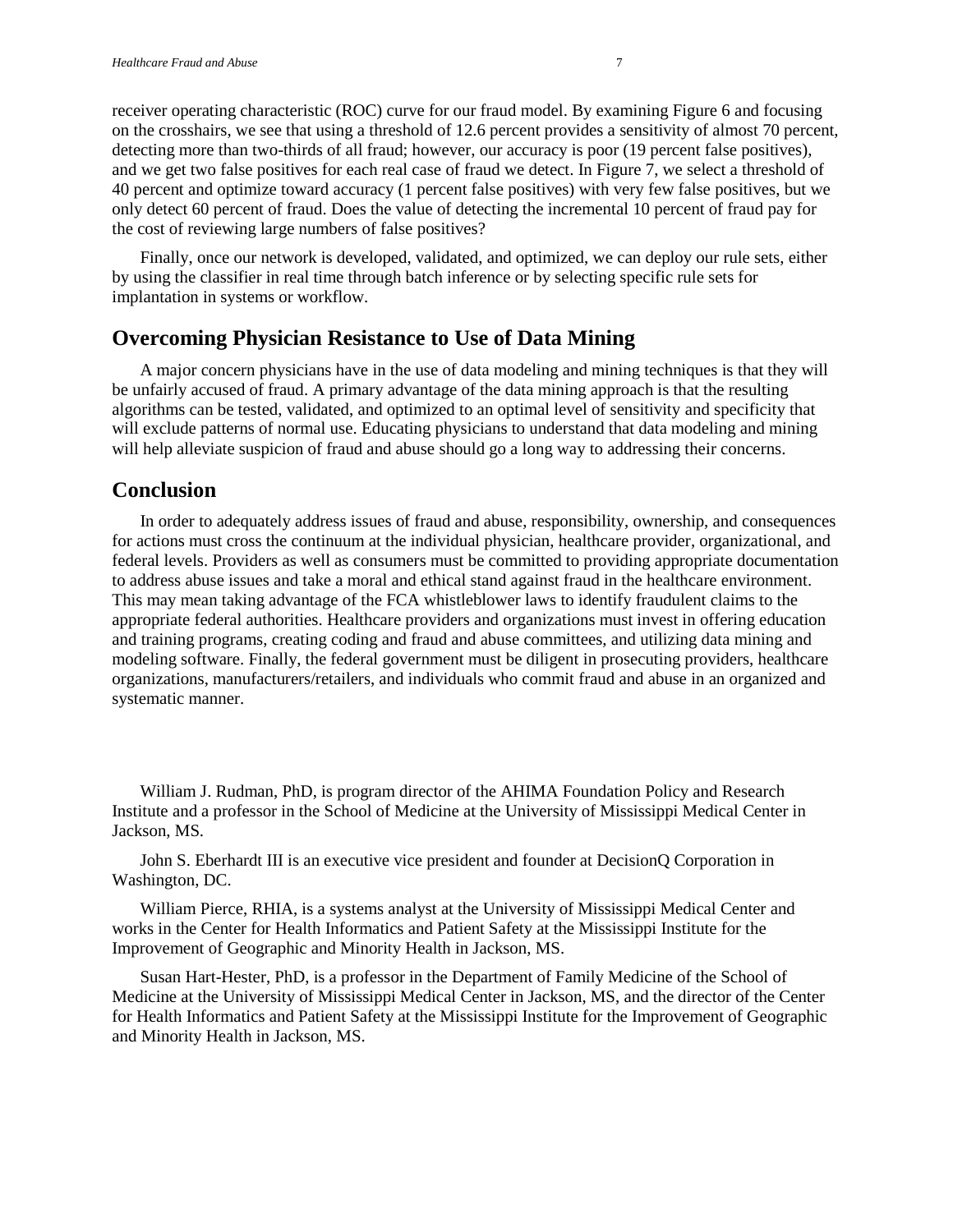# **Notes**

- 1. U.S. Department of Health and Human Services and Department of Justice. *Health Care Fraud and Abuse Control Program Annual Report for FY 2007 (2008). Available at* [http://oig.hhs.gov/publications/docs/hcfac/hcfacreport2007.pdf.](http://oig.hhs.gov/publications/docs/hcfac/hcfacreport2007.pdf)
- 2. Ibid.
- 3. Ibid.
- 4. Ibid.
- 5. Ibid.
- 6. Ibid.
- 7. National Healthcare Antifraud Association Report (March 2008)
- 8. GAO 2008 and the Congressional Budget Office. Testimony before the Committee on Homeland Security and Governmental Affairs Statement of Gene L. Dodaro. Available at http://www.gao.gov/new.items/d09453t.pdf.
- 9. U.S. Chamber of Commerce Report. Available at [http://www.usdoj.gov/usao/vaw/health\\_care\\_fraud/index.html.](http://www.usdoj.gov/usao/vaw/health_care_fraud/index.html)
- 10. U.S. Department of Health and Human Services and Department of Justice. *Health Care Fraud and Abuse Control Program Annual Report for FY 2007* (2008). Available at [http://oig.hhs.gov/publications/docs/hcfac/hcfacreport2007.pdf.](http://oig.hhs.gov/publications/docs/hcfac/hcfacreport2007.pdf)
- 11. Ibid, p. 25.
- 12. U.S. Department of Health and Human Services and Department of Justice. *Health Care Fraud and Abuse Control Program Annual Report for FY 2007 (2008). Available at* [http://oig.hhs.gov/publications/docs/hcfac/hcfacreport2007.pdf.](http://oig.hhs.gov/publications/docs/hcfac/hcfacreport2007.pdf)
- 13. Health Insurance Portability and Accountability Act 1996 (18 U.S.C., ch. 63, sec.1347). 14. Mercy Health Plans, 2009. Available at
	- [http://www.mercyhospitalplans.com/about/fraudandabuse.aspx.](http://www.mercyhospitalplans.com/about/fraudandabuse.aspx)
- 15. Fraud Hotline, 2009. [http://www.ssa.gov/oig/hotline/index.htm.](http://www.ssa.gov/oig/hotline/index.htm)
- **16.** Harman, Laurinda. *Ethical Challenges in the Management of Health Information*. Second Edition (2006) AHIMA Publications.
- 17. U.S. Department of Health and Human Services and Department of Justice. *Health Care Fraud and Abuse Control Program Annual Report for FY 2007*.
- 18. Rudman, W.J. (1998) "Implementation of Outcomes Measures and Statistical Process Control Methodologies in Quality Assurance and Utilization Review Efforts within Health Information Management Departments," *Topics in Health Information Management* (18/3): 1-7.
- 19. Rudman, W.J. and Hewitt, C. (November 2000) "Use of Statistical Analysis in Assessing Appropriate Documentation and Coding" *Topics in Health Information Management* (21,2):
- 20. AHIMA e-HIM Work Group on Computer-Assisted Coding. "Delving into Computerassisted Coding" (AHIMA Practice Brief). *Journal of AHIMA* 75, no. 10 (November– December 2004): 48A–H.
- 21. Garvin, J. H., V. Watzlaf, and S. Moeini. "Automated Coding Software: Development and Use to Enhance Anti-Fraud Activities." *AMIA 2006 Symposium Proceedings* (2006): 927. Available at

[http://www.pubmedcentral.nih.gov/picrender.fcgi?artid=1839655&blobtype=pdf.](http://www.pubmedcentral.nih.gov/picrender.fcgi?artid=1839655&blobtype=pdf)

22. U.S. Department of Health and Human Services and Department of Justice. *Health Care Fraud and Abuse Control Program Annual Report for FY 2007 (2008). Available at* [http://oig.hhs.gov/publications/docs/hcfac/hcfacreport2007.pdf.](http://oig.hhs.gov/publications/docs/hcfac/hcfacreport2007.pdf)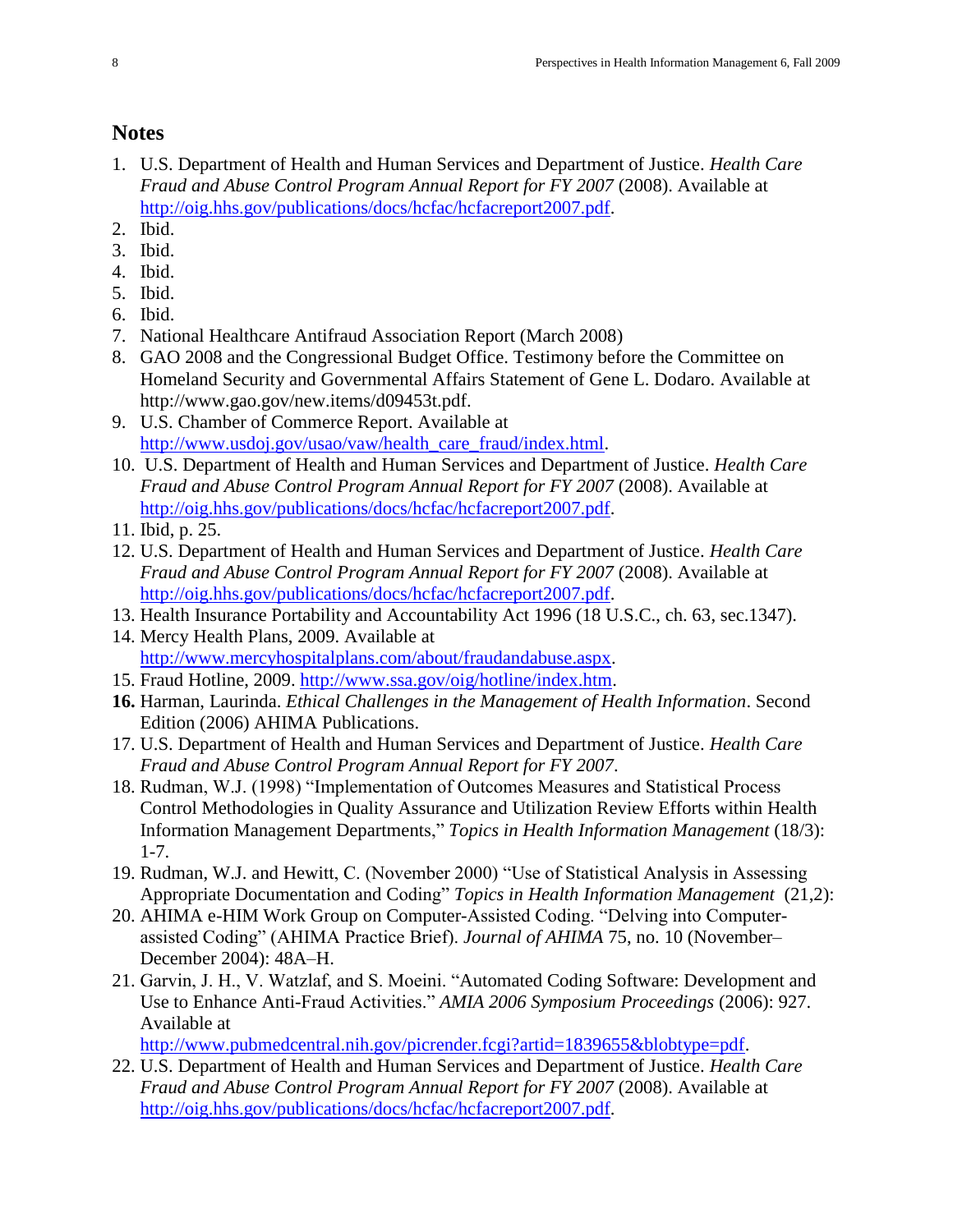# **References**

#### **Fraud**

Geis, G., P. Jesilow, H. Pontell, and M. J. O'Brien. "Fraud and Abuse of Government Medical Benefit Programs by Psychiatrists." *American Journal of Psychiatry* 142 (1985): 231–34. Available at [http://ajp.psychiatryonline.org/cgi/content/abstract/142/2/231.](http://ajp.psychiatryonline.org/cgi/content/abstract/142/2/231)

Morrison, James, and Theodore Morrison. "Psychiatrists Disciplined by a State Medical Board." *American Journal of Psychiatry* 158 (2001): 474–78. Available at [http://ajp.psychiatryonline.org/cgi/reprint/158/3/474.](http://ajp.psychiatryonline.org/cgi/reprint/158/3/474)

Klein, Roger D., and Sheldon Campbell. "Health Care Fraud and Abuse Laws." Archives of *Pathology and Laboratory Medicine* 130 (August 2006). Available at [http://arpa.allenpress.com/pdfserv/10.1043%2F1543-](http://arpa.allenpress.com/pdfserv/10.1043%2F1543-2165(2006)130%5B1169:HCFAAL%5D2.0.CO%3B2) [2165\(2006\)130%5B1169:HCFAAL%5D2.0.CO%3B2.](http://arpa.allenpress.com/pdfserv/10.1043%2F1543-2165(2006)130%5B1169:HCFAAL%5D2.0.CO%3B2)

McCall, Nelda, Harriet L. Komisar, Andrew Petersons, and Stanley Moore. "Medicare Home Health Before and After the BBA." *Health Affairs*, May/June 2001. Available at [http://content.healthaffairs.org/cgi/reprint/20/3/189.](http://content.healthaffairs.org/cgi/reprint/20/3/189)

Iglehart, John K. "The Centers for Medicare and Medicaid Services." *New England Journal of Medicine* 345, no. 26 (2001, December 27): 1920–24. Available at [http://content.nejm.org/cgi/content/full/345/26/1920.](http://content.nejm.org/cgi/content/full/345/26/1920)

Levit, Katharine, Cathy Cowan, Helen Lazenby, Arthur Sensenig, Patricia McDonnell, Jean Stiller, Anne Martin, and the Health Accounts Team. "Health Spending in 1998: Signals of Change.‖ *Health Affairs* 19, no. 1 (2000): 124–32. Available at [http://healthaff.highwire.org/cgi/reprint/19/1/124.](http://healthaff.highwire.org/cgi/reprint/19/1/124)

Kalb, Paul E. "Health Care Fraud and Abuse." *Journal of the American Medical Association* 282 (1999): 1163–68. Available at [http://jama.ama-assn.org/cgi/content/abstract/282/12/1163.](http://jama.ama-assn.org/cgi/content/abstract/282/12/1163)

Wynia, Matthew K., Deborah S. Cummins, Jonathan B. VanGeest, et al. "Physician" Manipulation of Reimbursement Rules for Patients: Between a Rock and a Hard Place." *Journal of the American Medical Association* 283, no. 14 (April 12, 2000): 1858–65. Available at [http://jama.ama-assn.org/cgi/reprint/283/14/1858.](http://jama.ama-assn.org/cgi/reprint/283/14/1858)

Murkofsky, Rachel L., Russell S. Phillips, Ellen P. McCarthy, Roger B. Davis, and Mary Beth Hamel. "Length of Stay in Home Care Before and After the 1997 Balanced Budget Act." *Journal of the American Medical Association 289, no. 21* (June 4, 2003): 2841–48. Available at [http://jama.ama-assn.org/cgi/reprint/289/21/2841.](http://jama.ama-assn.org/cgi/reprint/289/21/2841)

Grogan, Colleen M., Roger D. Feldman, John A. Nyman, and Janet Shapiro. "How Will We Use Clinical Guidelines? The Experience of Medicare Carriers.‖ *Journal of Health Politics, Policy and Law* 19, no. 1 (Spring 1994): 7–26. Available at [http://jhppl.dukejournals.org/cgi/reprint/19/1/7.](http://jhppl.dukejournals.org/cgi/reprint/19/1/7)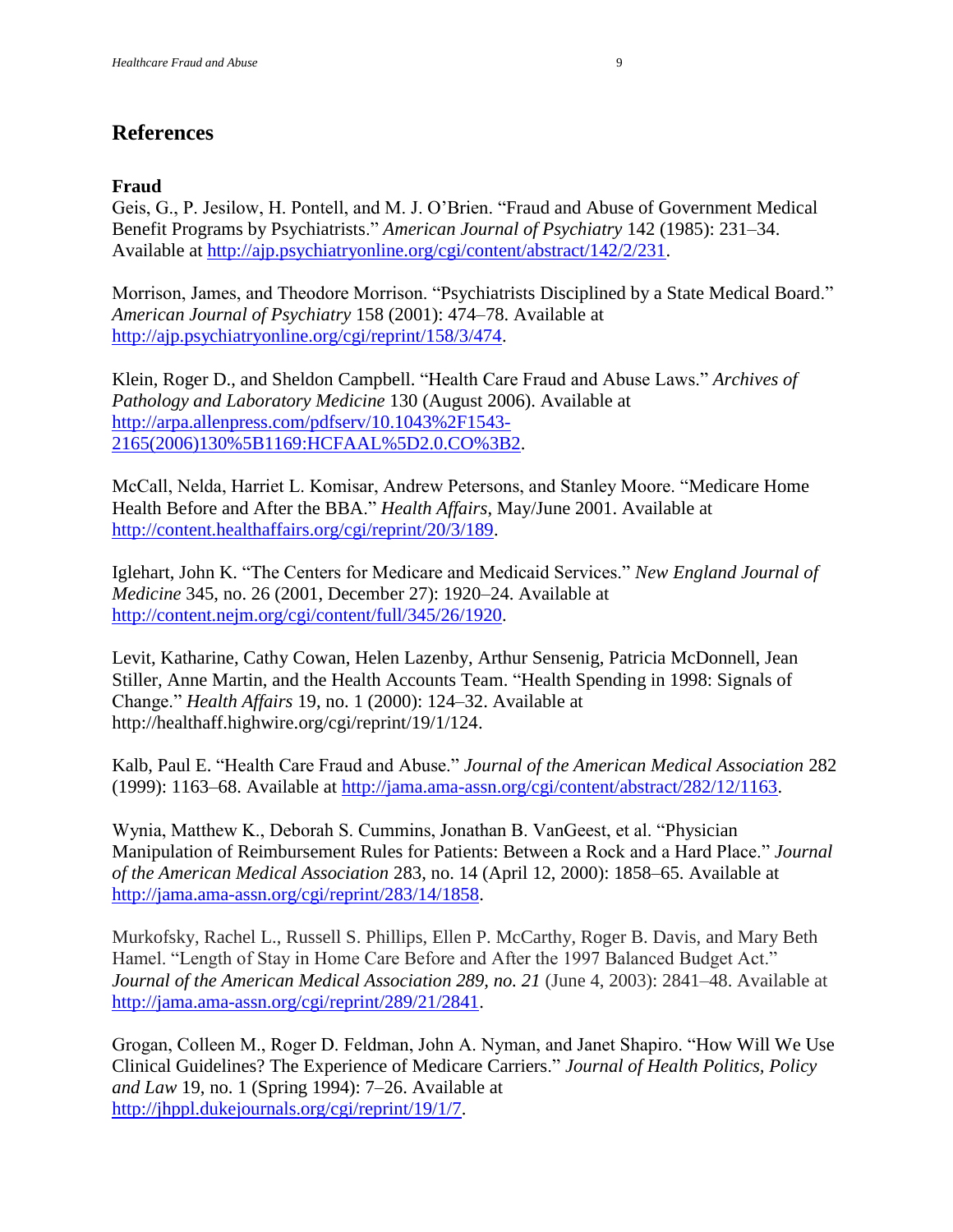Jacobson, Peter D. "Regulating Health Care: From Self-Regulation to Self-Regulation?" *Journal of Health Politics, Policy and Law* 26, No. 5 (October 2001): 1165–78. Available at [http://jhppl.dukejournals.org/cgi/reprint/26/5/1165.](http://jhppl.dukejournals.org/cgi/reprint/26/5/1165)

KPMG FORENSIC. *Fraud Survey 2003.* Available at [http://kworld.com/aci/docs/surveys/Fraud%20Survey\\_040855\\_R5.pdf.](http://kworld.com/aci/docs/surveys/Fraud%20Survey_040855_R5.pdf)

Pontell, H. N., P. D. Jesilow, and G. Geis. "Practitioner Fraud and Abuse in Medical Benefits Programs: Government Regulation and Professional White Collar Crime." *Law & Policy* 6 (1984): 405. Available at

[http://scholar.google.com/scholar?hl=en&lr=&q=info:4G3wIO7CmnQJ:scholar.google.com/&o](http://scholar.google.com/scholar?hl=en&lr=&q=info:4G3wIO7CmnQJ:scholar.google.com/&output=viewport&pg=1) [utput=viewport&pg=1.](http://scholar.google.com/scholar?hl=en&lr=&q=info:4G3wIO7CmnQJ:scholar.google.com/&output=viewport&pg=1)

Blanchard, T. P. "Medicare Medical Necessity Determinations Revisited: Abuse of Discretion and Abuse of Process in the War against Medicare Fraud and Abuse." *St. Louis University Law Journal* 43 (1999): 91. Available at

[http://scholar.google.com/scholar?hl=en&lr=&q=info:B3Sb6KbzVugJ:scholar.google.com/&out](http://scholar.google.com/scholar?hl=en&lr=&q=info:B3Sb6KbzVugJ:scholar.google.com/&output=viewport&pg=1) [put=viewport&pg=1.](http://scholar.google.com/scholar?hl=en&lr=&q=info:B3Sb6KbzVugJ:scholar.google.com/&output=viewport&pg=1)

Pies, H. E. "Control of Fraud and Abuse in Medicare and Medicaid." *American Journal of Law & Medicine* 3 (1977): 323. Available at [http://scholar.google.com/scholar?hl=en&lr=&q=info:f\\_HBBkf-](http://scholar.google.com/scholar?hl=en&lr=&q=info:f_HBBkf-6KUJ:scholar.google.com/&output=viewport&pg=1)[6KUJ:scholar.google.com/&output=viewport&pg=1.](http://scholar.google.com/scholar?hl=en&lr=&q=info:f_HBBkf-6KUJ:scholar.google.com/&output=viewport&pg=1)

Lee, B. G. "Fraud and Abuse in Medicare and Medicaid." *Administrative Law Review* 30 (1978): 1. Available at [http://scholar.google.com/scholar?hl=en&lr=&q=info:n3DBT2B\\_5EkJ:scholar.google.cm/&outp](http://scholar.google.com/scholar?hl=en&lr=&q=info:n3DBT2B_5EkJ:scholar.google.com/&output=viewport&pg=1)  $ut = viewport\&pg=1.$ 

Davies, S. L., and T. S. Jost. "Managed Care: Placebo or Wonder Drug for Health Care Fraud and Abuse?‖ *Georgia Law Review* 31 (1996): 373. Available at [http://scholar.google.com/scholar?hl=en&lr=&q=info:ZHG8Mbs6uu4J:scholar.google.com/&out](http://scholar.google.com/scholar?hl=en&lr=&q=info:ZHG8Mbs6uu4J:scholar.google.com/&output=viewport&pg=1) [put=viewport&pg=1.](http://scholar.google.com/scholar?hl=en&lr=&q=info:ZHG8Mbs6uu4J:scholar.google.com/&output=viewport&pg=1)

Smith, Russell G. "Fraud and Financial Abuse of Older Persons." *Australian Institute of Criminology*, no. 132, October 1999.

Bloche, M. Gregg. ―Cutting Waste and Keeping Faith.‖ *Annals of Internal Medicine* 128, no. 8 (1998): 688–89. Available at [http://www.annals.org/cgi/content/full/128/8/688.](http://www.annals.org/cgi/content/full/128/8/688)

Pitches, D., A. Burls, and A. Fry-Smith. "Snakes, Ladders, and Spin—How to Make a Silk Purse from a Sow's Ear—a Comprehensive Review of Strategies to Optimise Data for Corrupt Managers and Incompetent Clinicians." *British Medical Journal* 327 (December 20, 2003): 1436–39. Available at [http://www.bmj.com/cgi/content/short/327/7429/1436.](http://www.bmj.com/cgi/content/short/327/7429/1436)

Gosfield, A. G. "The Hidden Costs of Free Lunches: Fraud and Abuse in Physician-Pharmaceutical Arrangements.‖ *Medical Practice Management*, March/April 2005, 253–58. Available at [http://www.gosfield.com/PDF/Mar\\_Apr\\_2005.MPM.pdf.](http://www.gosfield.com/PDF/Mar_Apr_2005.MPM.pdf)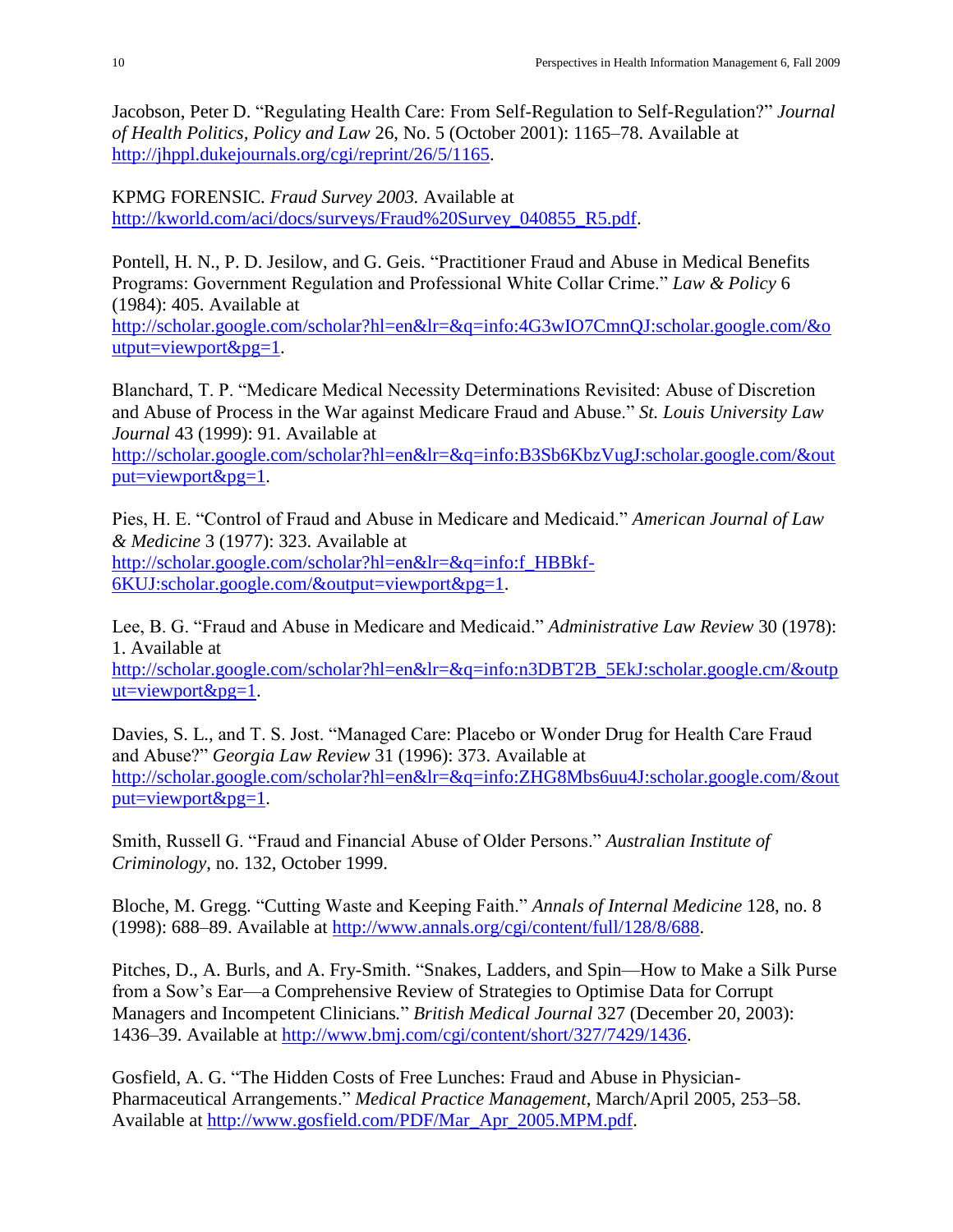Sparrow, M. K. *License to Steal: Why Fraud Plagues America's Health Care System*. Boulder, CO: Westview Press, 1996*.* 

Sparrow, M. K. "Fraud Control in the Health Care Industry: Assessing the State of the Art." *National Institute of Justice Research in Brief*, December 1998, 1–11. Available at [http://www.ncjrs.gov/pdffiles1/172841.pdf.](http://www.ncjrs.gov/pdffiles1/172841.pdf)

Michael, J. E. "What Home Healthcare Nurses Should Know about Fraud and Abuse." *Home Healthcare Nurse* 21, no. 8 (August 2003).

### **Penalty**

Morrison, James, and Peter Wickersham. "Physicians Disciplined by a State Medical Board." *Journal of the American Medical Association* 279, no. 23 (1998): 1889–93. Available at [http://jama.ama-assn.org/cgi/reprint/279/23/1889.](http://jama.ama-assn.org/cgi/reprint/279/23/1889)

Faddick, C. M. "Health Care Fraud and Abuse: New Weapons, New Penalties, and New Fears for Providers Created by the Health Insurance Portability and Accountability Act of 1996 (HIPAA).‖ *Annals of Health Law* 6 (1997): 77. Available at [http://scholar.google.com/scholar?hl=en&lr=&q=info:PGag905\\_83gJ:scholar.google.com/&outp](http://scholar.google.com/scholar?hl=en&lr=&q=info:PGag905_83gJ:scholar.google.com/&output=viewport&pg=1) [ut=viewport&pg=1.](http://scholar.google.com/scholar?hl=en&lr=&q=info:PGag905_83gJ:scholar.google.com/&output=viewport&pg=1)

### **Coding**

Kassirer, Jerome P., and Marcia Angell. "Evaluation and Management Guidelines—Fatally Flawed.‖ *New England Journal of Medicine* 339, no. 23 (December 3, 1998): 1697–98. Available at [http://content.nejm.org/cgi/content/full/339/23/1697.](http://content.nejm.org/cgi/content/full/339/23/1697)

Brett, Allan S. "New Guidelines for Coding Physicians' Services—A Step Backward." *New England Journal of Medicine* 339, no. 23 (December 3, 1998): 1705–8. Available at [http://content.nejm.org/cgi/content/full/339/23/1705.](http://content.nejm.org/cgi/content/full/339/23/1705)

Phillips, C. D., and B. J. Hillman. "Coding and Reimbursement Issues for the Radiologist." *Radiology* 220, no. 1 (2001): 7. Available at [http://radiology.rsnajnls.org/cgi/reprint/220/1/7.](http://radiology.rsnajnls.org/cgi/reprint/220/1/7)

Shane, R. "Detecting and Preventing Health Care Fraud and Abuse—We've Only Just Begun." *American Journal of Health-System Pharmacy* 57, no. 11 (2000): 1078. Available at [http://www.ajhp.org/cgi/reprint/57/11/1078.](http://www.ajhp.org/cgi/reprint/57/11/1078)

Malatestinic, W., L. A. Braun, J. A. Jorgenson, and J. Eskew. "Components of Medicare Reimbursement.‖ *American Journal of Health-System Pharmacy* 60, suppl. 6 (November 1, 2003). Available at [http://www.ajhp.org/cgi/reprint/60/suppl\\_6/S3.pdf.](http://www.ajhp.org/cgi/reprint/60/suppl_6/S3.pdf)

Hand, R. W. "E&M Guidelines." Chest 113 (1998): 1432–34. Available at [http://www.chestjournal.org/content/113/6/1432.full.pdf+html.](http://www.chestjournal.org/content/113/6/1432.full.pdf+html)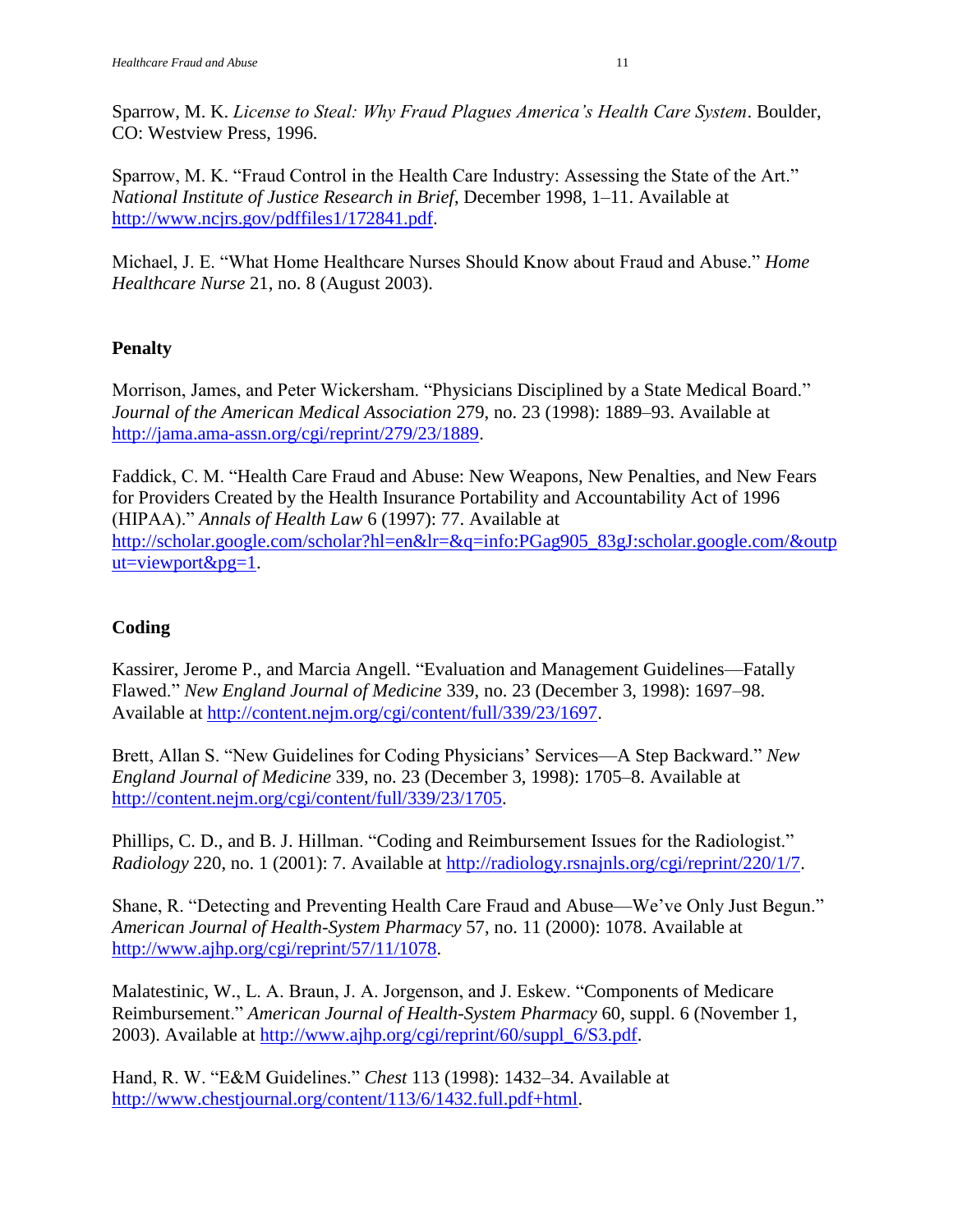King, M. S., L. Sharp, and M. S. Lipsky. "Accuracy of CPT Evaluation and Management Coding by Family Physicians." *Journal of the American Board of Family Medicine* 14, no. 3 (2001): 184. Available at [http://www.jabfm.com/cgi/reprint/14/3/184.](http://www.jabfm.com/cgi/reprint/14/3/184)

Chute, C. G. "Clinical Classification and Terminology—Some History and Current Observations.‖ *Journal of the American Medical Informatics Association* 7 (2000): 298–303. Available at [http://www.jamia.org/cgi/content/abstract/7/3/298.](http://www.jamia.org/cgi/content/abstract/7/3/298)

Gruber, N. P., H. Shepherd, and R. V. Varner. "Role of a Medical Staff Coding Committee in Documentation, Coding, and Billing Compliance*." Psychiatric Services* 53, no. 12 (2002): 1629. Available at [http://www.psychservices.psychiatryonline.org/cgi/reprint/53/12/1629.](http://www.psychservices.psychiatryonline.org/cgi/reprint/53/12/1629)

Adams, D. L., H. Norman, and V. J. Burroughs. "Addressing Medical Coding and Billing Part II: A Strategy for Achieving Compliance. A Risk Management Approach for Reducing Coding and Billing Errors.‖ *Journal of the National Medical Association* 94, no. 6 (June 2002): 430–47. Available at [http://www.pubmedcentral.nih.gov/articlerender.fcgi?artid=2594405.](http://www.pubmedcentral.nih.gov/articlerender.fcgi?artid=2594405)

Lorence, D. P., and A. Spink. "Regional Variation in Medical Systems Data: Influences on Upcoding.‖ *Journal of Medical Systems* 26, no. 5 (October 2002): 369–81. Available at [http://www.springerlink.com/content/d83b53h5gdjye65n/fulltext.pdf.](http://www.springerlink.com/content/d83b53h5gdjye65n/fulltext.pdf)

#### **Software**

Phua, C., V. Lee, K. Smith, and R. Gayler. "A Comprehensive Survey of Data Mining-based Fraud Detection Research." Available at [http://clifton.phua.googlepages.com/fraud-detection](http://clifton.phua.googlepages.com/fraud-detection-survey.pdf)[survey.pdf.](http://clifton.phua.googlepages.com/fraud-detection-survey.pdf)

Fried, B. M., G. Weinrelch, G. M. Cavalier, and K. J. Lester. "E-Health: Technologic Revolution Meets Regulatory Constraint." *Health Affairs*, November/December 2000. Available at [http://healthaff.highwire.org/cgi/reprint/19/6/124.pdf.](http://healthaff.highwire.org/cgi/reprint/19/6/124.pdf)

Jiang, Y., M. Nossal, and P. Resnik. "How Does the System Know It's Right? Automated Confidence Assessment for Compliant Coding." *Perspectives in Health Information Management*. CAC Proceedings, Fall 2006. Available at [http://library.ahima.org/xpedio/groups/public/documents/ahima/bok1\\_032075.pdf.](http://library.ahima.org/xpedio/groups/public/documents/ahima/bok1_032075.pdf)

Heinze, D. T., M. I. Morsch, R. E. Sheffer, M. A. Jimmink, M. A. Jennings, W. C. Morris, and A. E. Morsch. "LifeCode—A Deployed Application for Automated Medical Coding." *AI Magazine* 22, no. 2 (2001). Available at [http://www.aaai.org/ojs/index.php/aimagazine/article/viewFile/1562/1461.](http://www.aaai.org/ojs/index.php/aimagazine/article/viewFile/1562/1461)

Hankin, R. A. "BarCoding in Healthcare—A Critical Solution." *Business Briefing: Medical Device Manufacturing & Technology* (2002). Available at [http://www.hibcc](http://www.hibcc-au.com.au/Reference%20Files/Hankin_pap.pdf)[au.com.au/Reference%20Files/Hankin\\_pap.pdf.](http://www.hibcc-au.com.au/Reference%20Files/Hankin_pap.pdf)

Ortega, P. A., C. J. Figueroa, and G. A. Ruz. "A Medical Claim Fraud/Abuse Detection System based on Data Mining: A Case Study in Chile." Available at [http://www.mec.cf.ac.uk/~scegr2/pub/DMI5560.pdf.](http://www.mec.cf.ac.uk/~scegr2/pub/DMI5560.pdf)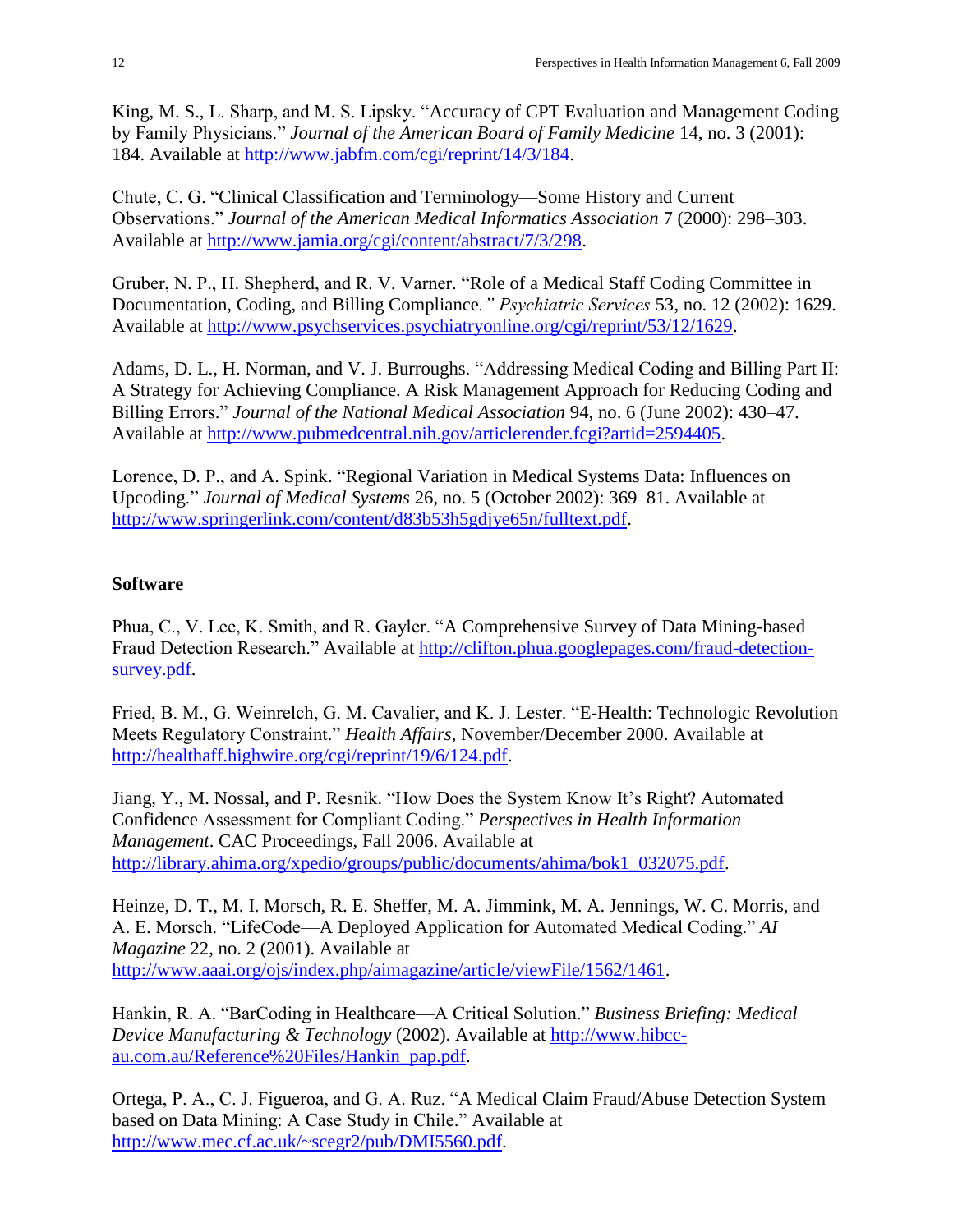Sojol, L., B. Garcia, J. Rodriguez, M. West, and K. Johnson. "Using Data Mining to Find Fraud in HCFA Health Care Claims." *Topics in Health Information Management* 22, no. 1 (August 2001): 1–13. Available at [http://www.ncbi.nlm.nih.gov/pubmed/11680273.](http://www.ncbi.nlm.nih.gov/pubmed/11680273)

Yang, W., and S. Hwang. "A Process-Mining Framework for the Detection of Healthcare Fraud and Abuse.‖ *Expert Systems with Applications* 31, no. 1 (July 2006): 56–68. Available at [http://www.sciencedirect.com/science?\\_ob=ArticleURL&\\_udi=B6V03-4H74XHS-](http://www.sciencedirect.com/science?_ob=ArticleURL&_udi=B6V03-4H74XHS-1&_user=479005&_rdoc=1&_fmt=&_orig=search&_sort=d&view=c&_acct=C000022959&_version=1&_urlVersion=0&_userid=479005&md5=58ef1374b9ee4338a1c0a284a14d7251)1& user=479005& rdoc=1& fmt=& orig=search& sort=d&view=c& acct=C000022959& ve rsion=1& urlVersion=0& userid=479005&md5=58ef1374b9ee4338a1c0a284a14d7251.

Woodfield, T. J. "Predicting Workers' Compensation Insurance Fraud Using SAS Enterprise Miner 5.1 and SAS Text Miner." SAS Institute white paper (071-30). Available at [http://www2.sas.com/proceedings/sugi30/071-30.pdf.](http://www2.sas.com/proceedings/sugi30/071-30.pdf)

# **Legal/Law**

Klein, R. D., and S. Campbell. "Health Care Fraud and Abuse Laws." Archives of Pathology and *Laboratory Medicine* 130 (August 2006): 1169–77. Available at [http://arpa.allenpress.com/pdfserv/10.1043%2F1543-](http://arpa.allenpress.com/pdfserv/10.1043%2F1543-2165(2006)130%5B1169:HCFAAL%5D2.0.CO%3B2) [2165\(2006\)130%5B1169:HCFAAL%5D2.0.CO%3B2.](http://arpa.allenpress.com/pdfserv/10.1043%2F1543-2165(2006)130%5B1169:HCFAAL%5D2.0.CO%3B2)

Blumstein, J. F. "Rationalizing the Fraud and Abuse Statue." *Health Affairs* 15, no. 4 (Winter 1996): 118. Available at [http://content.healthaffairs.org/cgi/reprint/15/4/118.](http://content.healthaffairs.org/cgi/reprint/15/4/118)

Stanton, T. H. "Fraud and Abuse Enforcement in Medicare: Finding Middle Ground." *Health Affairs* 20, no. 4 (2001): 28. Available at [http://content.healthaffairs.org/cgi/reprint/20/4/28.](http://content.healthaffairs.org/cgi/reprint/20/4/28)

Blumstein, J. F. "The Fraud and Abuse Statute in an Evolving Health Care Marketplace: Life in the Health Care Speakeasy." *American Journal of Law & Medicine* 22 (1996): 205. Available at [http://scholar.google.com/scholar?hl=en&lr=&q=info:kLN\\_Up\\_YkXkJ:scholar.google.com/&ou](http://scholar.google.com/scholar?hl=en&lr=&q=info:kLN_Up_YkXkJ:scholar.google.com/&output=viewport&pg=1) [tput=viewport&pg=1.](http://scholar.google.com/scholar?hl=en&lr=&q=info:kLN_Up_YkXkJ:scholar.google.com/&output=viewport&pg=1)

Glauser, J. "The False Claims Act Rewards Greed, Not Honest Attempts to Comply with Coding Guidelines.‖ *Emergency Medicine News* 24, no. 5 (May 2002): 26, 28. Available at [http://www.em-news.com/pt/re/emmednews/fulltext.00132981-200205000-](http://www.em-news.com/pt/re/emmednews/fulltext.00132981-200205000-00018.htm;jsessionid=KWrJfRtYVmGrMRNnlxWG8hpxnGmhJjFCpmpwMlP7bWq6NVBCnyJv!-1775402713!181195628!8091!-1) [00018.htm;jsessionid=KWrJfRtYVmGrMRNnlxWG8hpxnGmhJjFCpmpwMlP7bWq6NVBCnyJ](http://www.em-news.com/pt/re/emmednews/fulltext.00132981-200205000-00018.htm;jsessionid=KWrJfRtYVmGrMRNnlxWG8hpxnGmhJjFCpmpwMlP7bWq6NVBCnyJv!-1775402713!181195628!8091!-1) [v!-1775402713!181195628!8091!-1.](http://www.em-news.com/pt/re/emmednews/fulltext.00132981-200205000-00018.htm;jsessionid=KWrJfRtYVmGrMRNnlxWG8hpxnGmhJjFCpmpwMlP7bWq6NVBCnyJv!-1775402713!181195628!8091!-1)

Jesilow, P. D., P. N. Pontell, and G. Geis. "Medical Criminals: Physicians and White-Collar Offenses.‖ *Justice Quarterly* 2, no. 2 (June 1985): 149–65. Available at [http://www.informaworld.com/smpp/content~content=a718864848~db=all.](http://www.informaworld.com/smpp/content~content=a718864848~db=all)

Hyman, D. A. "Health Care Fraud and Abuse: Market Change, Social Norms, and the Trust 'Reposed in the Workmen.'" *Journal of Legal Studies* 30 (June 2001). Available at [http://www.journals.uchicago.edu/doi/abs/10.1086/324674.](http://www.journals.uchicago.edu/doi/abs/10.1086/324674)

Barrett, M. K., and B. A. Liang. "The Rules of Fraud and Abuse." *Hematology/Oncology Clinics of North America* 16, no. 6 (December 2002). Available at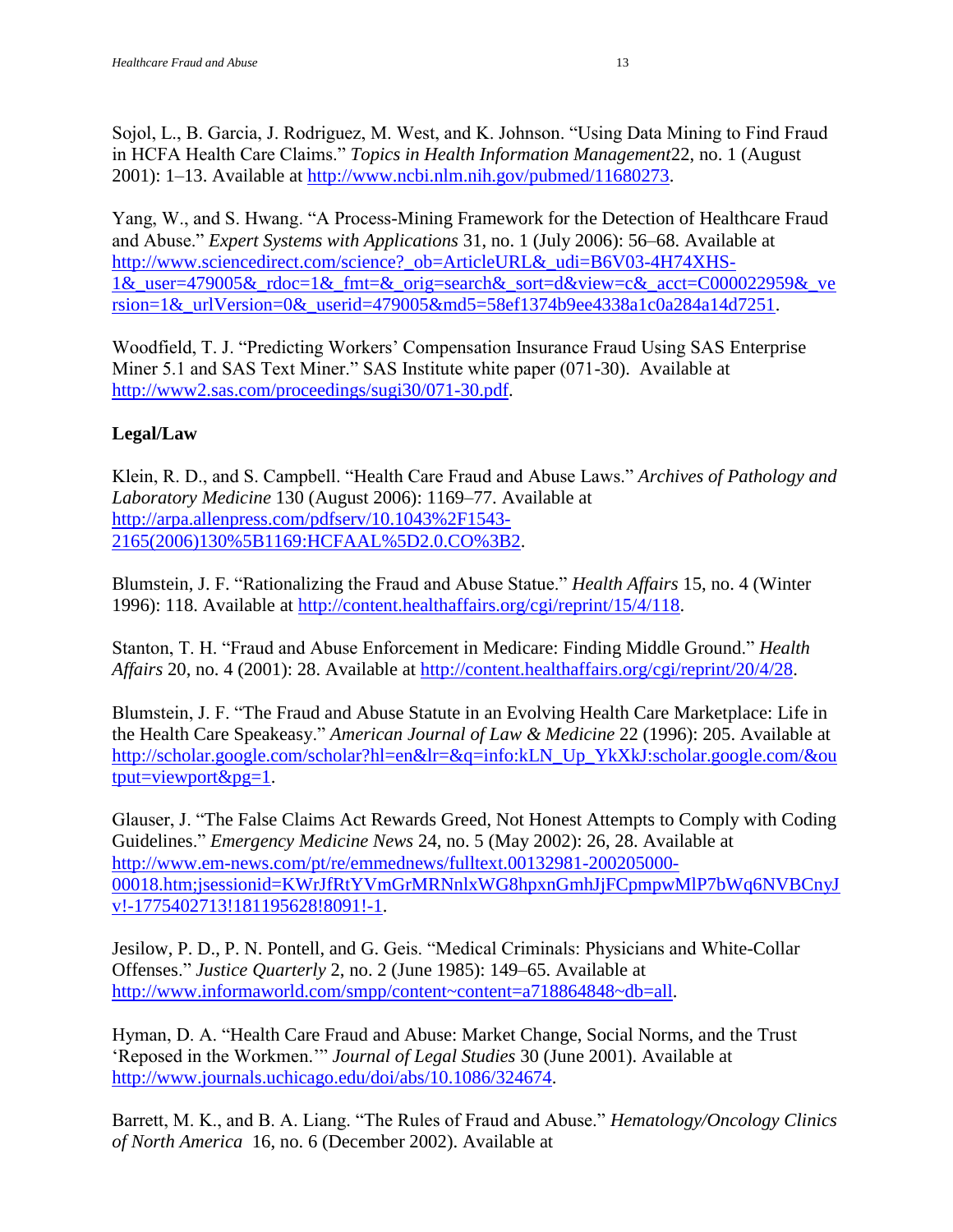[http://www.mdconsult.com/das/article/body/138958743-](http://www.mdconsult.com/das/article/body/138958743-2/jorg=journal&source=&sp=12607092&sid=0/N/319836/1.html?issn=0889-8588) [2/jorg=journal&source=&sp=12607092&sid=0/N/319836/1.html?issn=0889-8588.](http://www.mdconsult.com/das/article/body/138958743-2/jorg=journal&source=&sp=12607092&sid=0/N/319836/1.html?issn=0889-8588)

Buppert, C. "Avoiding Medicare Fraud Part 1." *Nurse Practitioner* 26, no. 1 (January 2001): 70, 72–75.

Buppert, C. "Avoiding Medicare Fraud Part 2." *Nurse Practitioner* 26, no. 2 (February 2001): 34–38.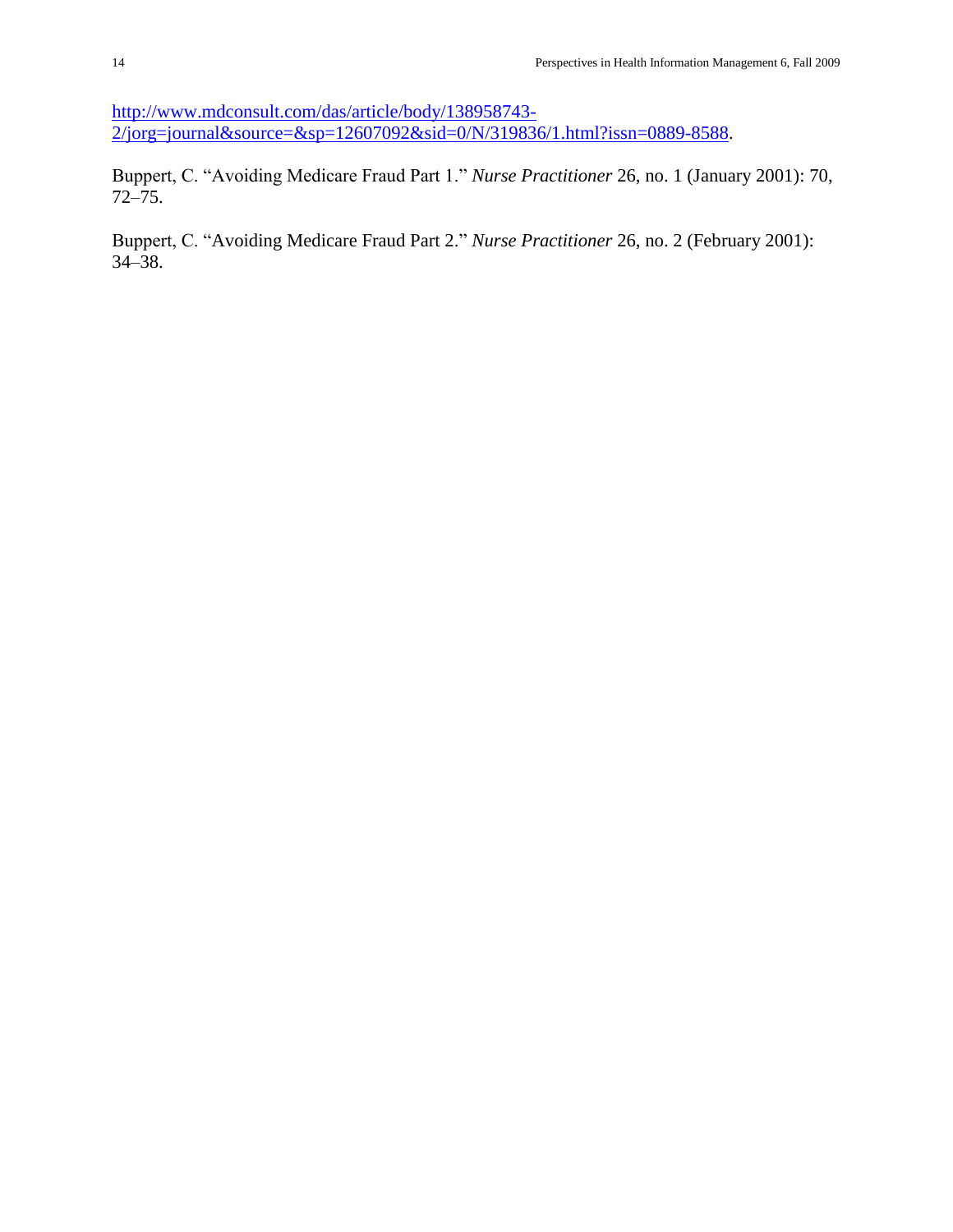

#### **Bayesian Belief Network of Healthcare Claims Fraud**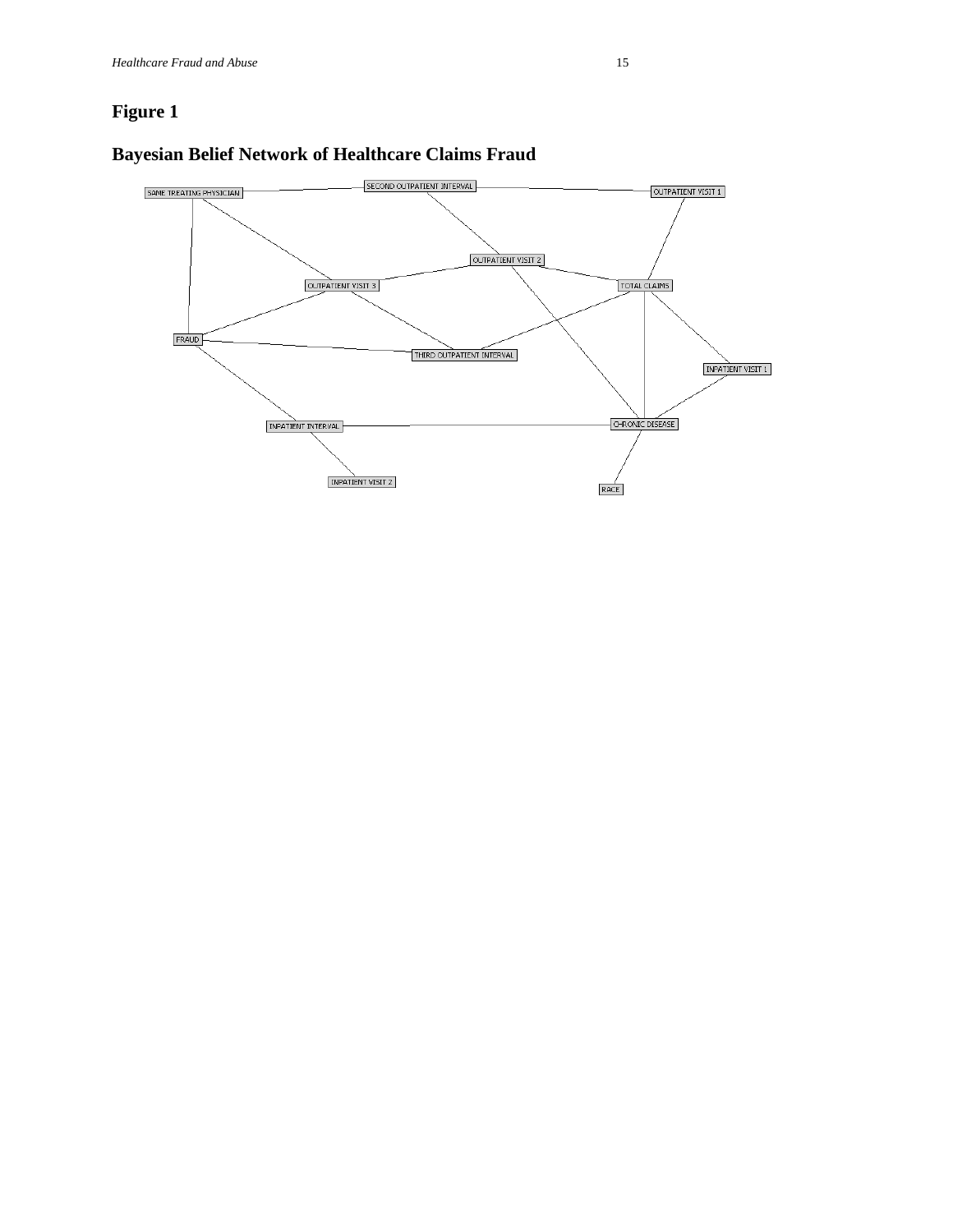# **Reference Distributions**

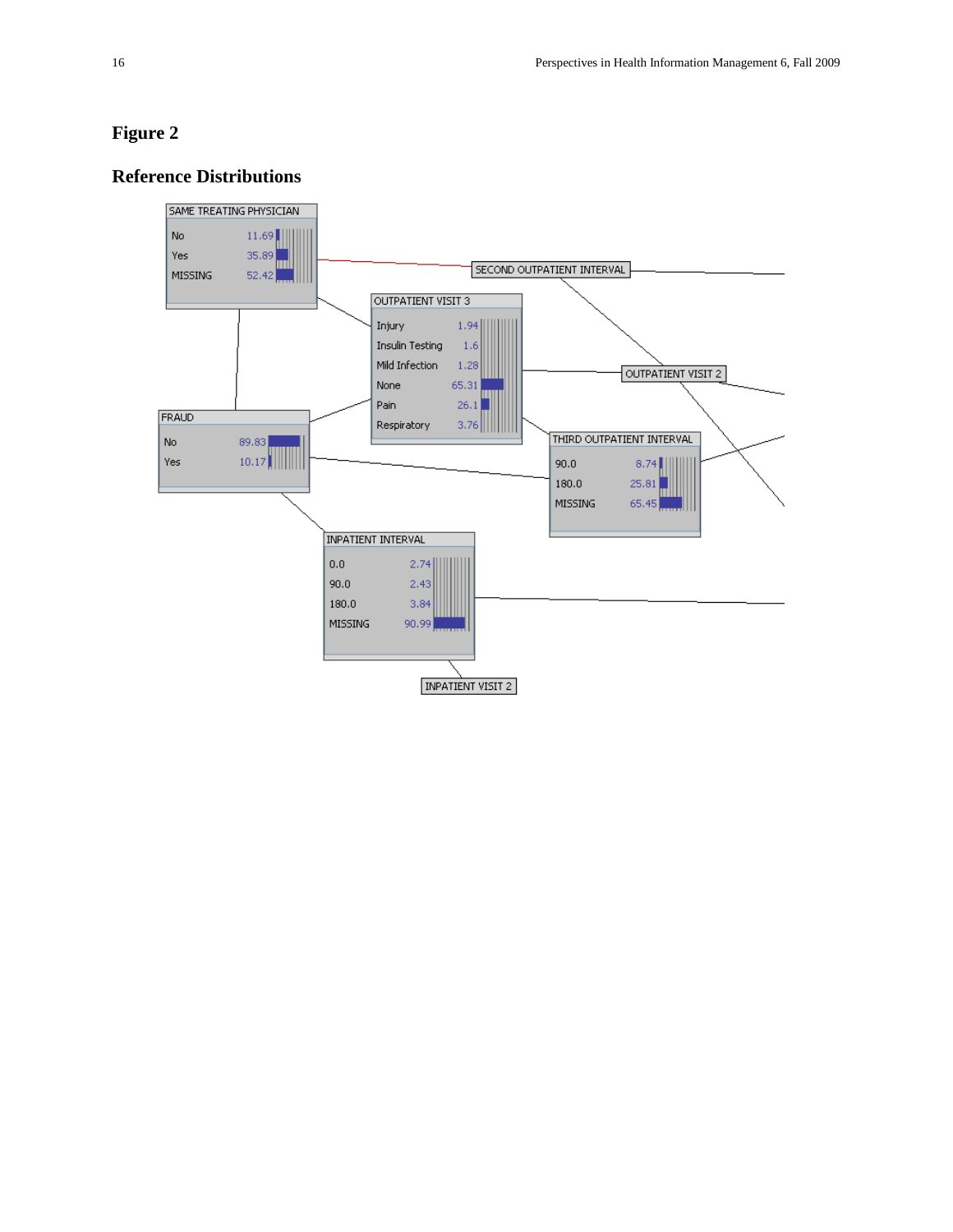# **Evidence Input: Changed Physician**

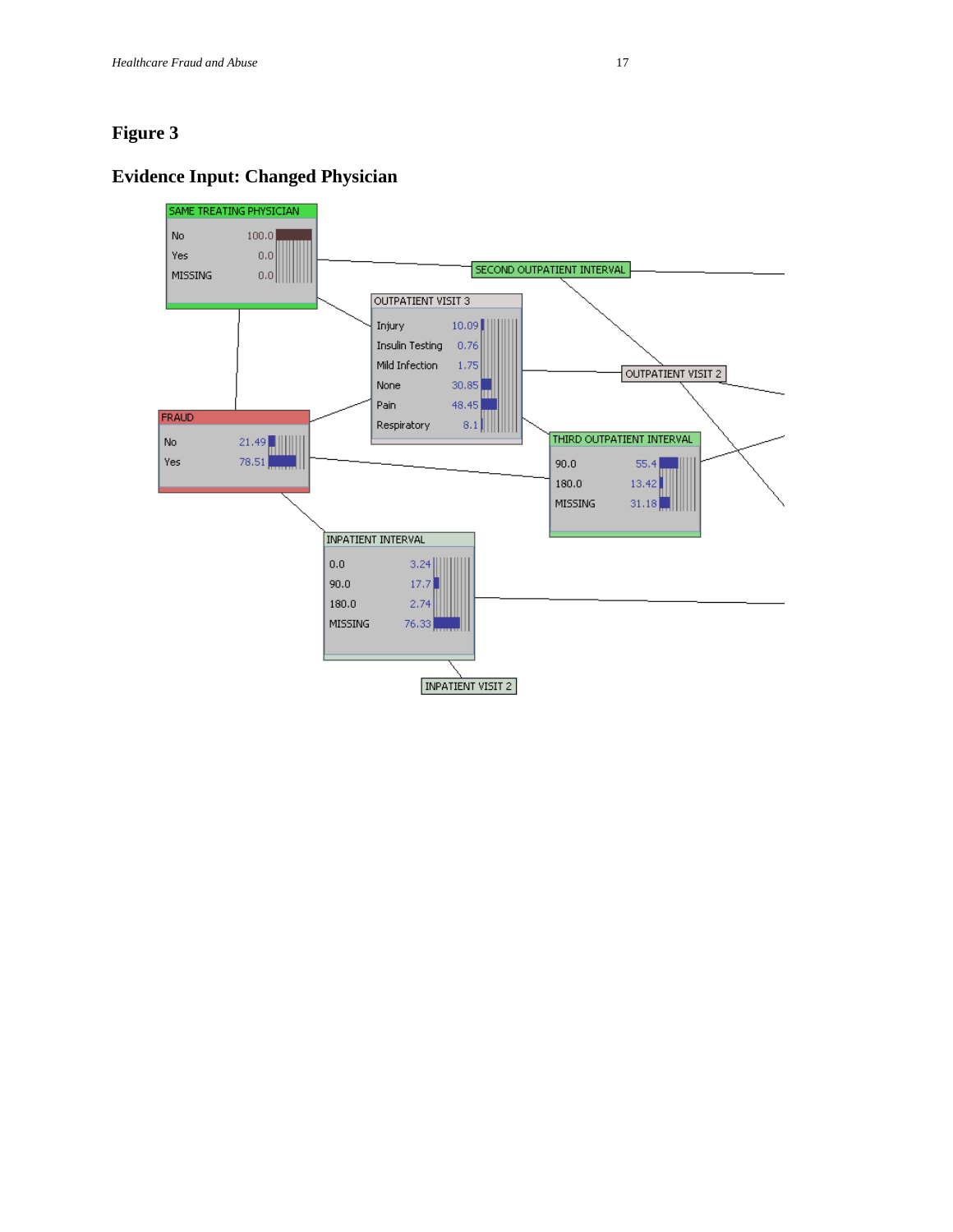#### SAME TREATING PHYSICIAN No. 90.23 Yes  $8.22$ SECOND OUTPATIENT INTERVAL  $1.55$ MISSING OUTPATIENT VISIT 3 Injury  $11.74$ Insulin Testing 1.06 Mild Infection  $2,2$ OUTPATIENT VISIT 2 None  $15.14$ Pain 63.07 FRAUD Respiratory  $6.8$ ||||  $0.0$  |||||||||| THIRD OUTPATIENT INTERVAL No Yes  $100.0$  $90.0$  $71.8$  $180.0$ 12.35 MISSING  $15.85$ **INPATIENT INTERVAL**  $0.0$  $2.8$ ||  $90.0$  $22.45$ 180.0  $2,16$ MISSING 72.59 INPATIENT VISIT 2

# **Evidence Input: Committed Fraud**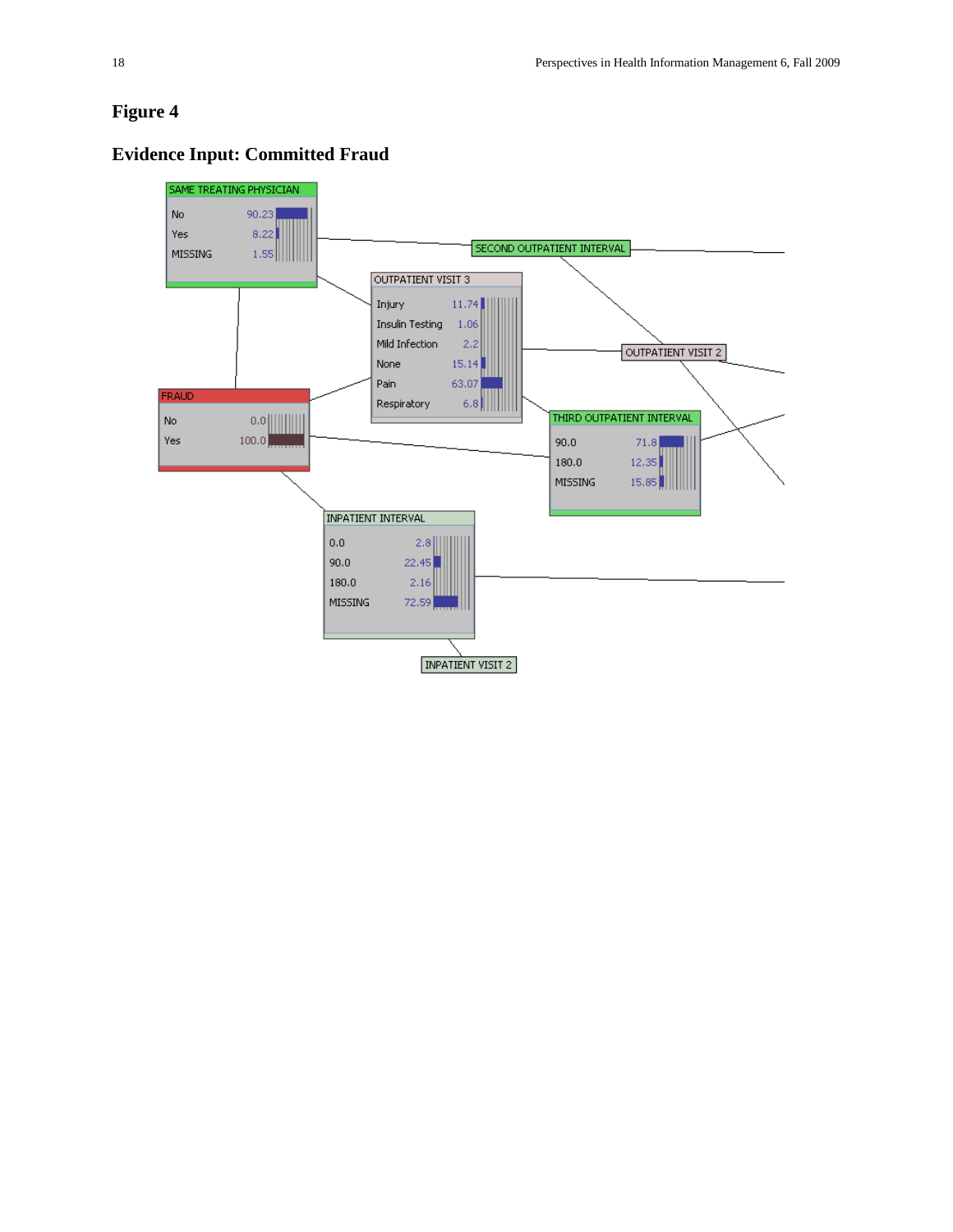

#### **Probability of Fraud with Change in Physician But Limited Encounters**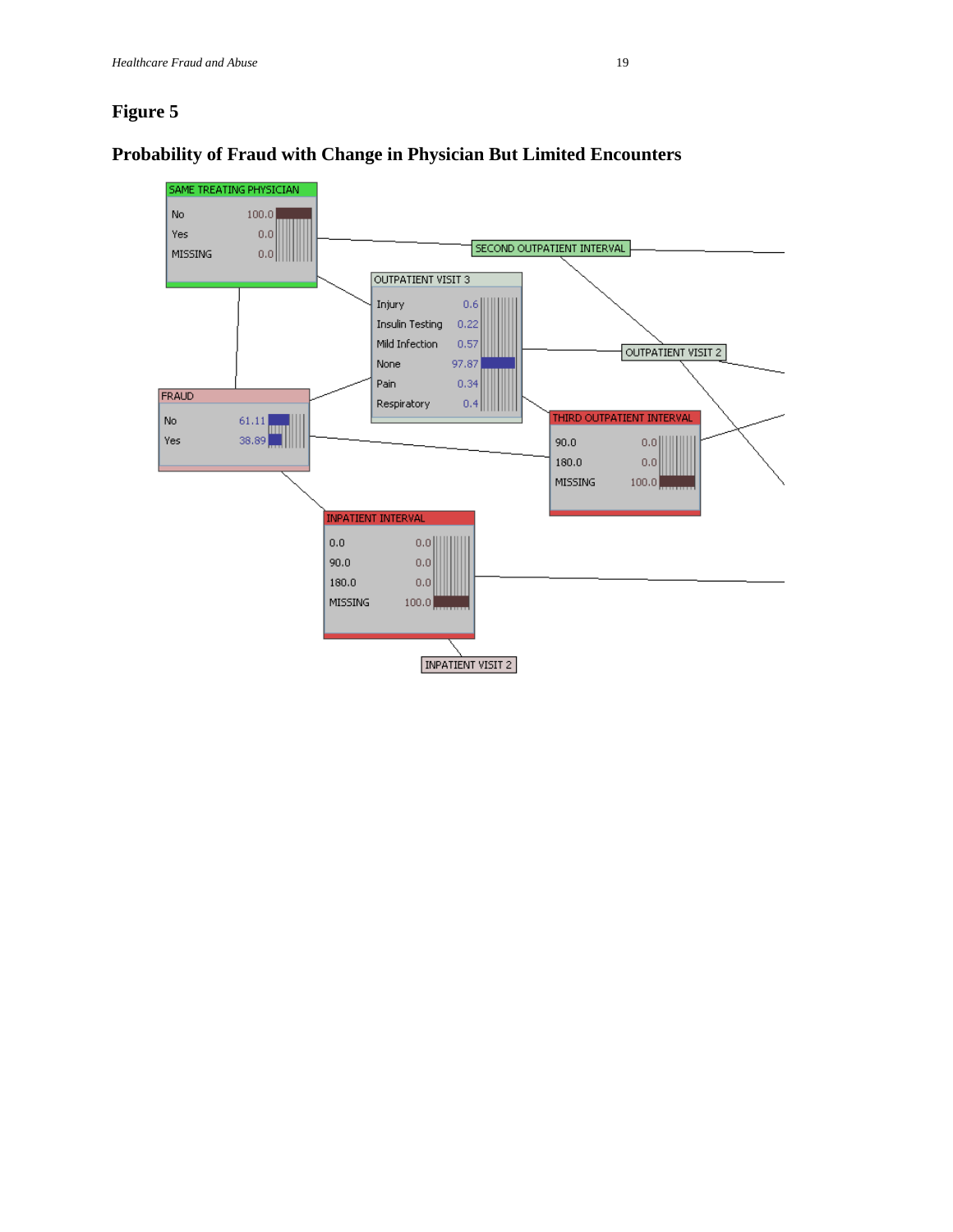

### **Receiver Operating Characteristic Curve Optimized toward Sensitivity**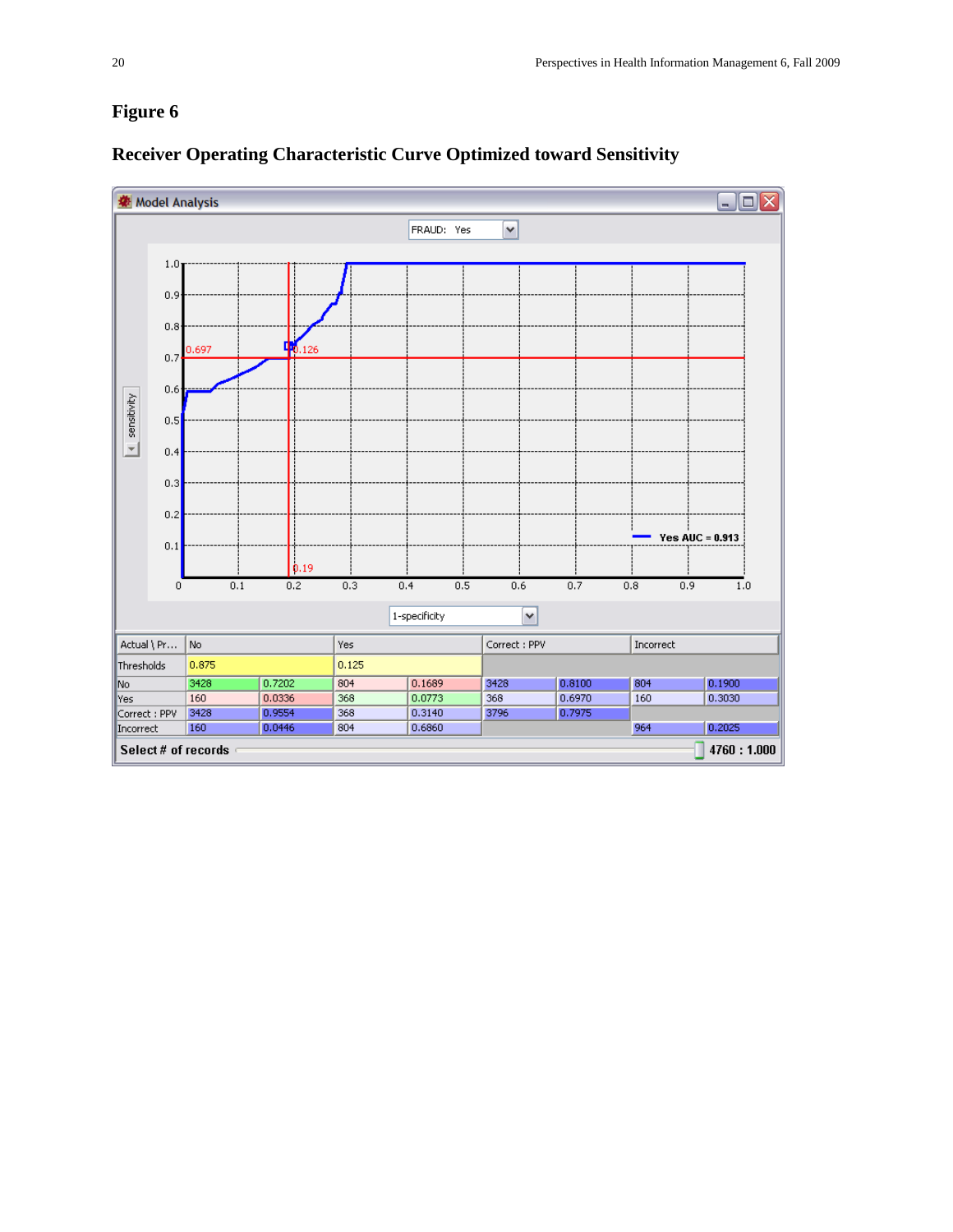

# **Receiver Operating Characteristic Curve Optimized toward Specificity**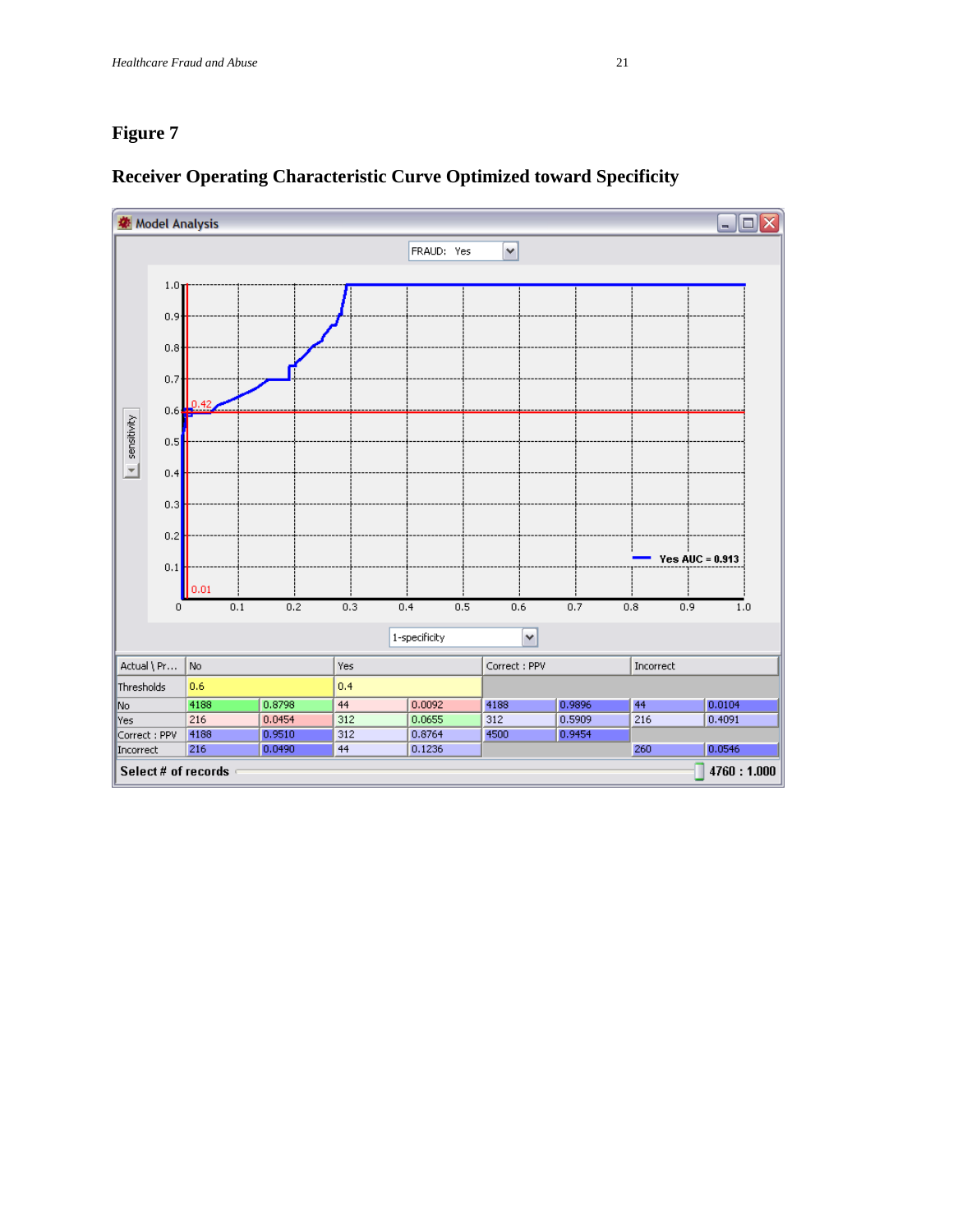# **Table 1**

# **Injured Patient with Short Interval and Same Physician**

| Probability<br>$ $ of case | Drivers                             |                                         |                                                    |                                                      |                       |
|----------------------------|-------------------------------------|-----------------------------------------|----------------------------------------------------|------------------------------------------------------|-----------------------|
|                            | <b>INPATIENT</b><br><b>INTERVAL</b> | <b>OUTPATIENT</b><br>VISIT <sub>3</sub> | <b>SAME</b><br><b>TREATING</b><br><b>PHYSICIAN</b> | <b>THIRD</b><br><b>OUTPATIENT</b><br><b>INTERVAL</b> | <b>FRAUD</b>          |
|                            |                                     |                                         |                                                    |                                                      | N <sub>0</sub><br>Yes |
| $0.0060\%$ 0.0             |                                     | <b>Injury</b>                           | Yes                                                | 90.0                                                 | 99.9                  |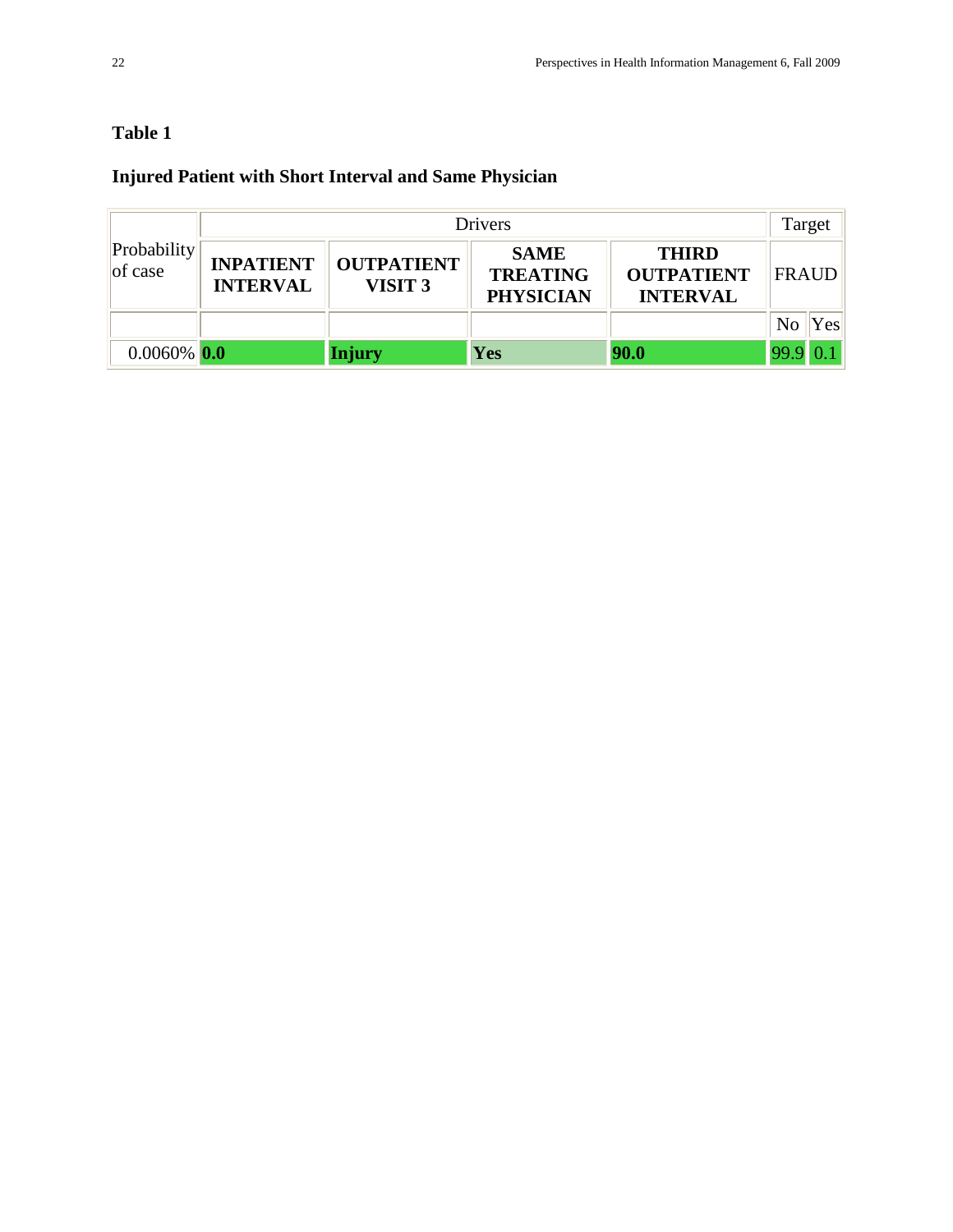# **Table 2**

# **Injured Patient with Short Interval and Different Physician**

| Probability<br>$ $ of case | <b>Drivers</b>                      |                                         |                                                    |                                                      |                        |
|----------------------------|-------------------------------------|-----------------------------------------|----------------------------------------------------|------------------------------------------------------|------------------------|
|                            | <b>INPATIENT</b><br><b>INTERVAL</b> | <b>OUTPATIENT</b><br>VISIT <sub>3</sub> | <b>SAME</b><br><b>TREATING</b><br><b>PHYSICIAN</b> | <b>THIRD</b><br><b>OUTPATIENT</b><br><b>INTERVAL</b> | <b>FRAUD</b>           |
|                            |                                     |                                         |                                                    |                                                      | N <sub>o</sub><br>Yesl |
| $0.0\%$ 0.0                |                                     | <b>Injury</b>                           | No                                                 | 90.0                                                 | 47.0 53.0              |